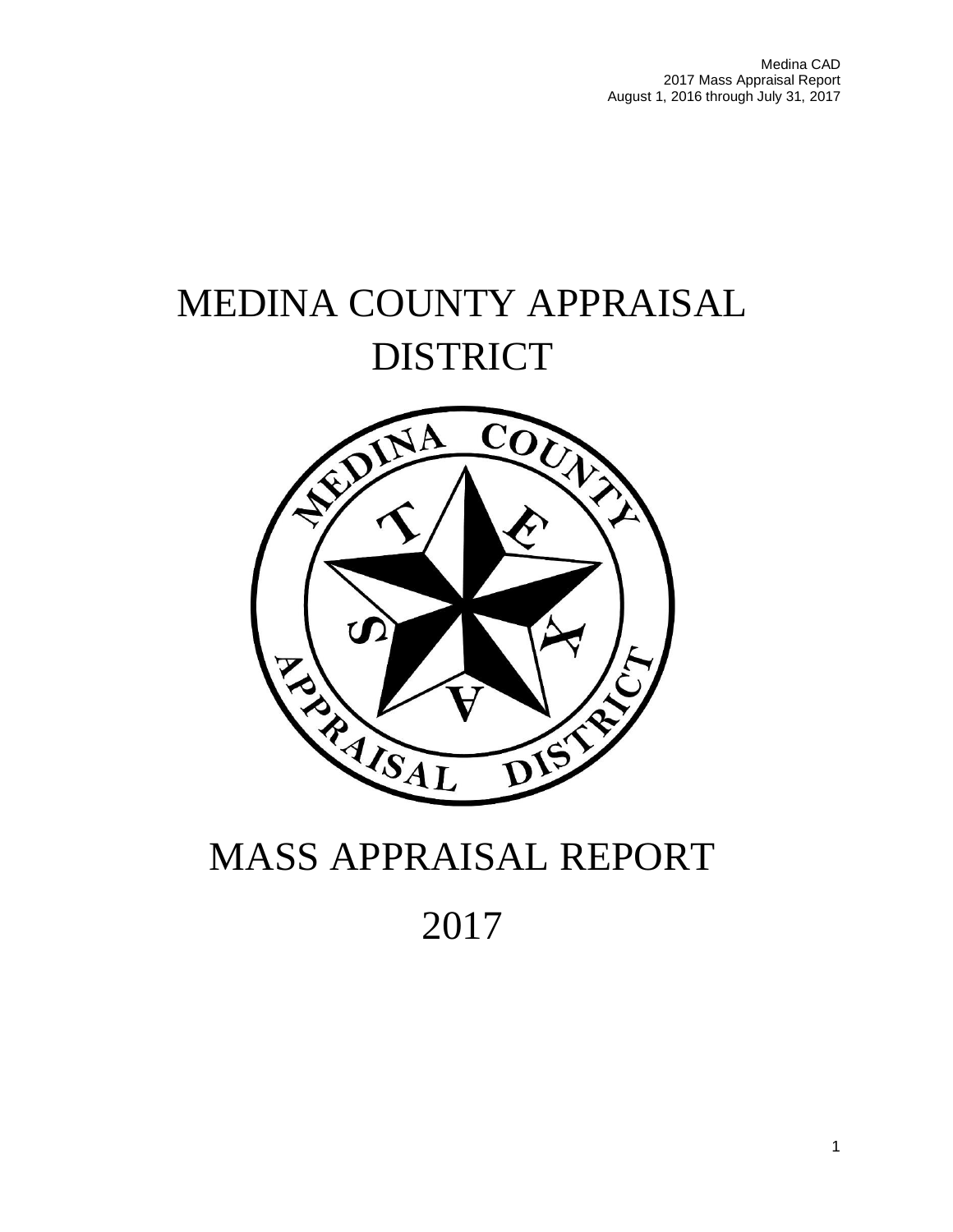# **Medina County Appraisal District 2017 USPAP Mass Appraisal Report**

## **INTRODUCTION**

## *Scope of Responsibility*

The Medina County Appraisal District (the District) has prepared and published this report to provide our citizens and taxpayers with a better understanding of District responsibilities and activities, and to comply with the Texas Property Tax Code, (TPTC) and generally accepted appraisal practices. This report contains a general introduction and then several sections describing the appraisal effort by the District.

The District is a political subdivision of the State of Texas created effective January 1, 1980. The provisions of the Texas Property Tax Code govern the legal, statutory, and administrative requirements of the District. A Board of Directors, appointed by the taxing units within the boundaries of Medina County, constitutes the District's governing body. The Chief Appraiser, appointed by the Board of Directors, is the chief administrator and executive officer of the District.

The District is responsible for local property tax appraisal and exemption administration for twenty-four taxing units in the county. Each taxing unit, such as the county, a city, school district, municipal utility district, etc., sets its own tax rate to generate revenue to pay for services, facilities and equipment such as police and fire protection, public schools, road and street maintenance, courts, and water and sewer systems. Appraisals established by the District allocate the year's tax burden on the basis of each taxable property's January  $1<sup>st</sup>$ market value. The District also determines eligibility for various types of property tax exemptions such as those for homeowners, the elderly, disabled veterans, and charitable and religious organizations.

Except as otherwise provided by the Texas Property Tax Code, all taxable property is appraised at its "market value" as of January  $1<sup>st</sup>$ . Under the tax code, "market value" means the price at which a property would transfer for cash or its equivalent under prevailing market conditions if:

- exposed for sale in the open market with a reasonable time for the seller to find a purchaser;
- both the seller and the buyer know of all the uses and purposes to which the property is adapted and for which it is capable of being used and of the enforceable restrictions on its use; and
- both the seller and buyer seek to maximize their gains and neither is in a position to take advantage of the exigencies of the other.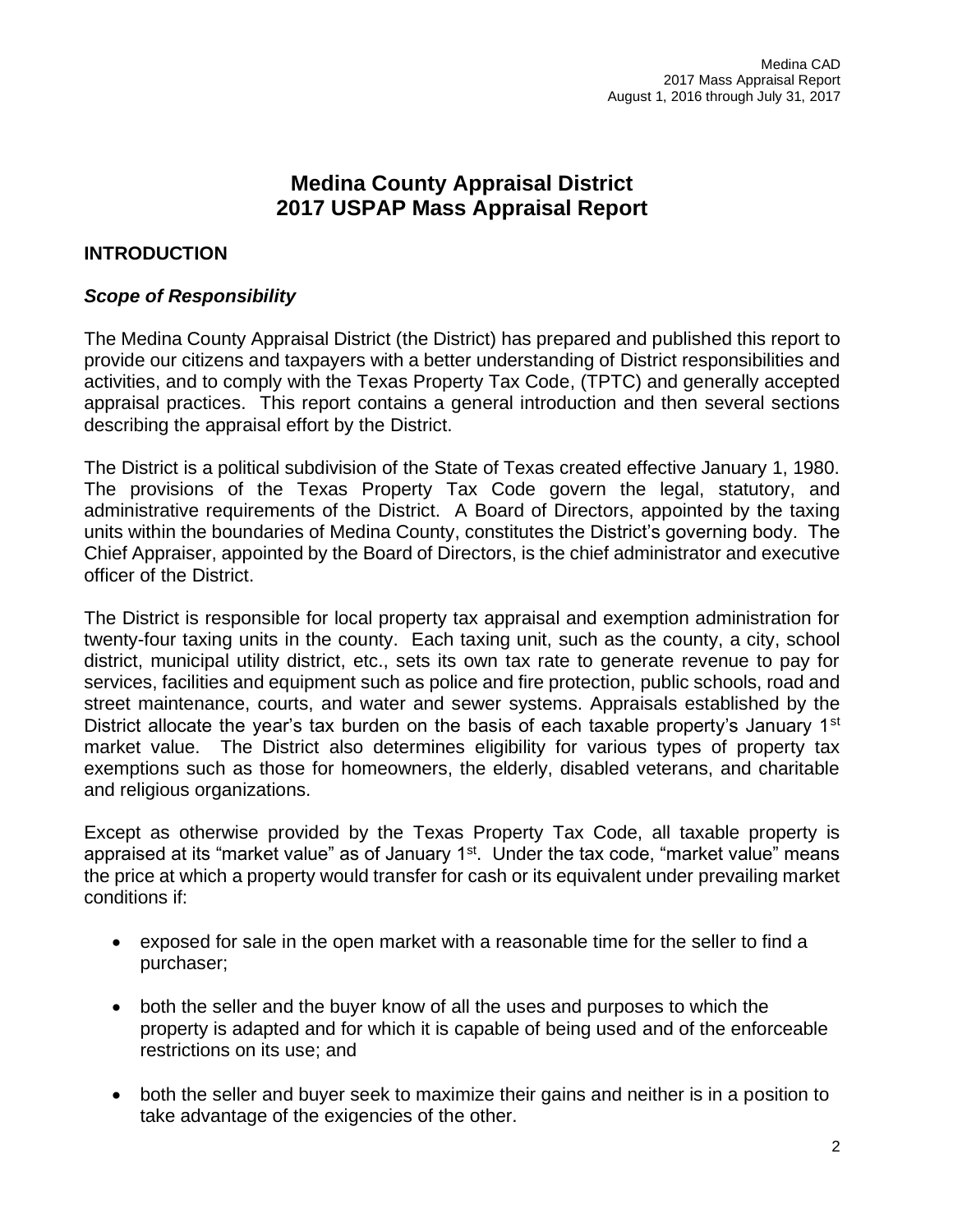The Property Tax Code defines special appraisal provisions for the valuation of residential homestead property (Sec. 23.23), productivity (Sec. 23.41), real property inventory (Sec. 23.12), dealer inventory (Sec. 23.121, 23.124, 23.1241 and 23.127), nominal (Sec. 23.18) or restricted use properties (Sec. 23.83) and allocation of interstate property (Sec. 23.03). The owner of real property inventory may elect to have the inventory appraised at its market value as of September  $1<sup>st</sup>$  of the year preceding the tax year to which the appraisal applies, by filing an application with the Chief Appraiser requesting that the inventory be appraised as of September 1<sup>st</sup>.

The Texas Property Tax Code, under Sec. 25.18, requires each appraisal office to implement a plan to update appraised values for real property at least once every three years. The District's current policy is to conduct a general reappraisal of real property on a three-year cycle; however, some appraised values are reviewed annually and are subject to change for purposes of equalization. Personal property is appraised every year. Special use valuations are also updated annually.

The appraised value of real estate is calculated using specific information about each property. Using computer-assisted appraisal programs, and recognized appraisal methods and techniques, the District compares that information to the data of similar properties and with recent market data. The District follows the standards of the International Association of Assessing Officers (IAAO) regarding its appraisal practices and procedures, and subscribes to the standards promulgated by the Appraisal Foundation, known as the Uniform Standards of Professional Appraisal Practice (USPAP) to the extent they are applicable. In cases where the District contracts for professional valuation services, the contract that is entered into by each appraisal firm requires adherence to similar professional standards.

## *Personnel Resources*

The Chief Appraiser is responsible for the oversight of all operations of the District including the overall planning, organizing, staffing, coordinating, and controlling of District operations. The Chief Appraiser is responsible for strategic planning, organizing, human resources, budget, finance, records management, purchasing, fixed assets, facilities, postal services, records maintenance, public information assistance, and appraisal review hearings. The Chief Appraiser is able to delegate portions of these responsibilities to the support staff.

The Chief Appraiser supervises appraisal staff in the valuation of all real and personal property accounts. The property types appraised include commercial, residential, business personal, and mineral/utility. The appraisal district contracts with Pritchard & Abbott, Inc. for the appraisal of mineral and utility properties and with Eagle Property Tax Appraisal & Consulting, Inc. for commercial properties. All values are reviewed by the Chief Appraiser, because ultimately the Chief Appraiser is responsible for all values assigned.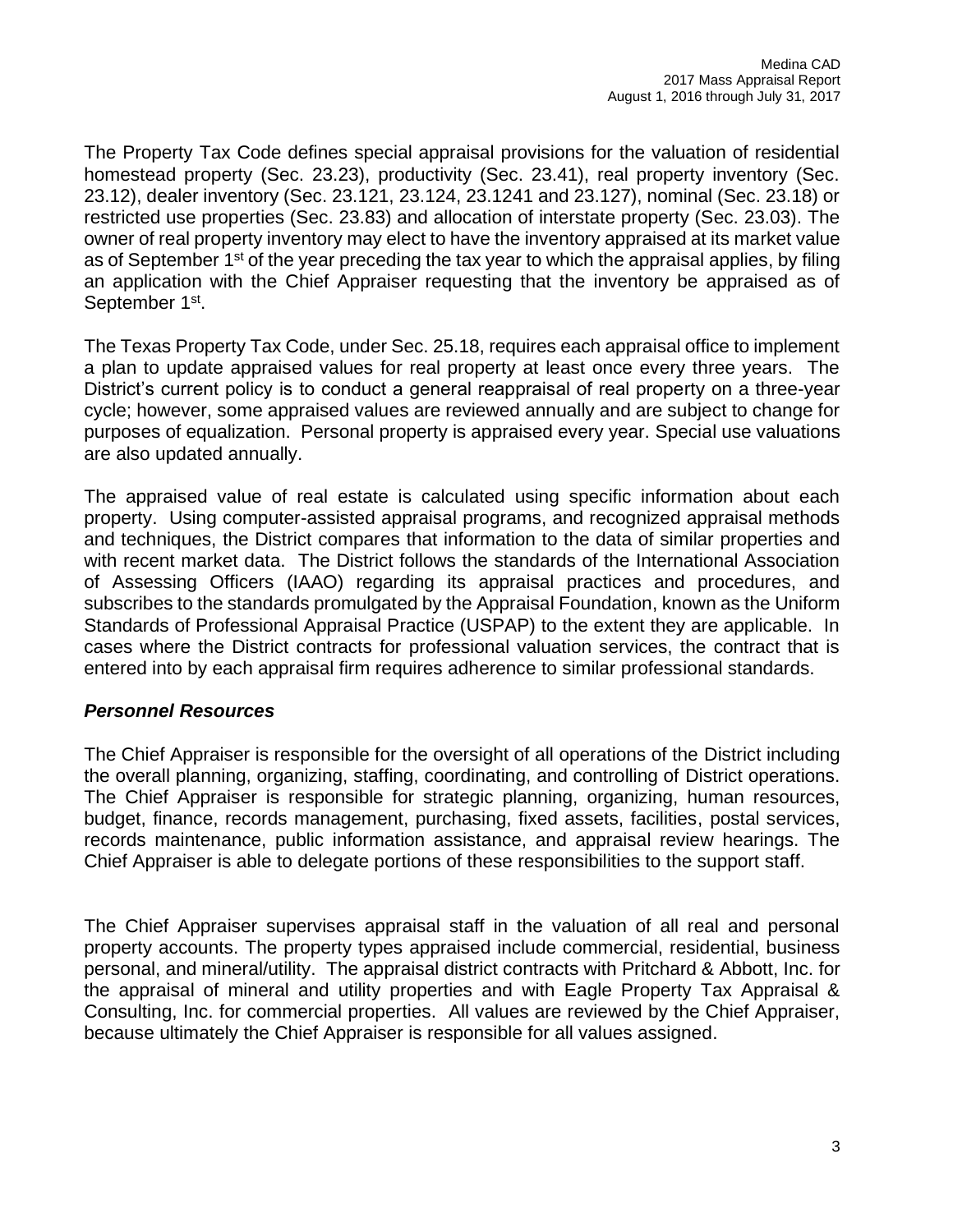The District's appraisers must be registered with The Texas Department of Licensing and Regulation. Staffing consists of 13 employees with the following classifications:

- 1 Administrator (Chief Appraiser) (RPA, RTA, CTA, CCA)
- 1 Deputy Chief Appraiser (RPA)
- 1 Senior Appraiser (RPA)
- 1 GIS Operator
- 1 Residential Field Appraiser (RPA, CCA)
- 1 Business Personal Property Appraiser/Ag Clerk (II)
- 1 Residential Field Appraiser (I)
- 1 Part-Time Agricultural Inspector
- 1 Deed Clerk/Mapper
- 1 Deed Clerk
- 1 Administrative Specialist/Exemption Clerk
- 1 Data Entry Clerk
- 1 Part-Time Scanning Clerk

## *Data*

The District is responsible for establishing new and maintaining approximately 42,145 existing real and personal property accounts covering approximately 1500 square miles within Medina County. This data includes property characteristic, ownership and exemption information. Property characteristic data on new construction is updated through an annual field effort; existing property data is maintained through a field review that is prioritized by last field inspection date. Sales are routinely validated during a separate field effort; however, numerous sales are validated as part of the new construction and data review field activities. General trends in employment, interest rates, new construction trends, and cost and market data are acquired through various sources, including internally generated questionnaires to buyer and seller, university research centers, and market data centers and vendors and sometimes local real estate agents.

The District has a geographic information system (GIS) that maintains cadastral maps and various layers of data, including zip code, facet and aerial photography.

## *Information Systems*

The Chief Appraiser maintains the District's data processing facility, software applications, internet website, and geographical information system. The District operates under Harris Computers True Automation, Inc.'s PACS (Property Appraisal & Collections System) software system. Computer hardware in the district is an assortment of Dell desktops with dual monitors in use at work stations. One Dell Power Edge T630 Server powers the network and interface with the Internet. Offsite data backups run nightly to a secure site in Frisco, TX. The geographical information system maps are created with ESRI file format used with PACS. Parcel maps are also exported to the Google Earth format for office use and use by the public including Realtors, surveyors, and other taxpayers. Large scale maps are printed on an HP Design Jet 1100ps color plotter.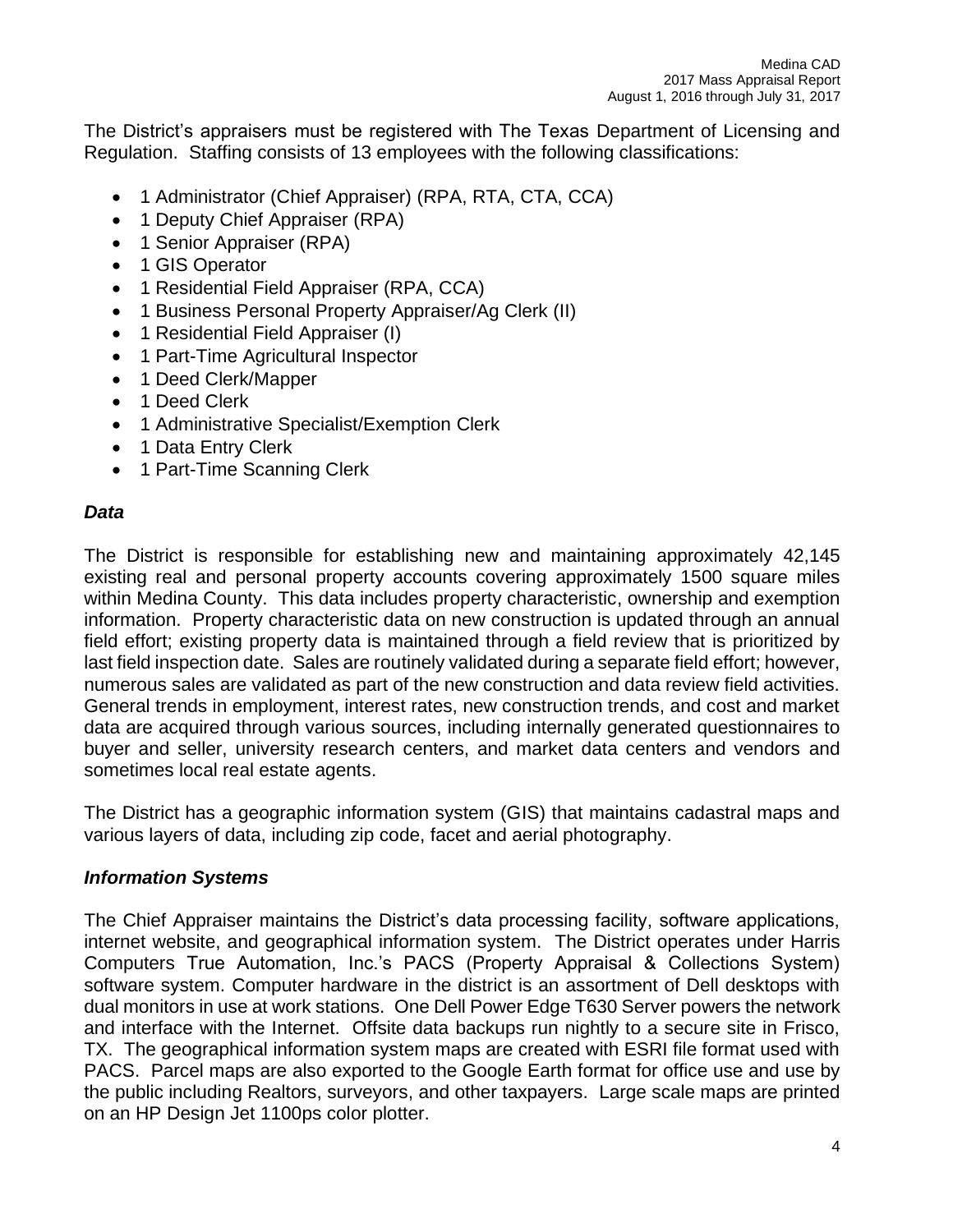## **INDEPENDENT PERFORMANCE TEST**

According to Chapter 5 of the TPTC and Section 403.302 of the Texas Government Code, the State Comptroller's Property Tax Assistance Division (PTAD) conducts a property value study (PVS) of each Texas school district and each appraisal district, at least every two years. As a part of this study, the Code also requires the Comptroller to use sales and recognized auditing and sampling techniques; review each appraisal district's appraisal methods, standards and procedures to determine whether the District used recognized standards and practices, test the validity of school district taxable values in each appraisal district and presume the appraisal roll values are correct when values are valid; and, determine the level and uniformity of property tax appraisal in each appraisal district. The methodology used in the property value study includes stratified samples to improve sample representativeness and techniques or procedures of measuring uniformity. This study utilizes statistical analysis of sold properties (sale ratio studies) and appraisals of unsold properties (appraisal ratio studies) as a basis for assessment ratio reporting. For appraisal districts, the reported measures include median level of appraisal, coefficient of dispersion (COD), the percentage of properties within 10% of the median, the percentage of properties within 25% of the median, and price-related differential (PRD) for properties overall and by state category (i.e., categories A, B, C, D and F1 are directly applicable to real property).

There are eight independent school districts in the District for which appraisal rolls are annually developed. The preliminary results of this study are released in January in the year following the year of appraisement. The final results of this study are certified to the Education Commissioner of the Texas Education Agency (TEA) in the following July of each year for the year of appraisal. This outside (third party) ratio study provides additional assistance to the District in determining areas of market activity or changing market conditions.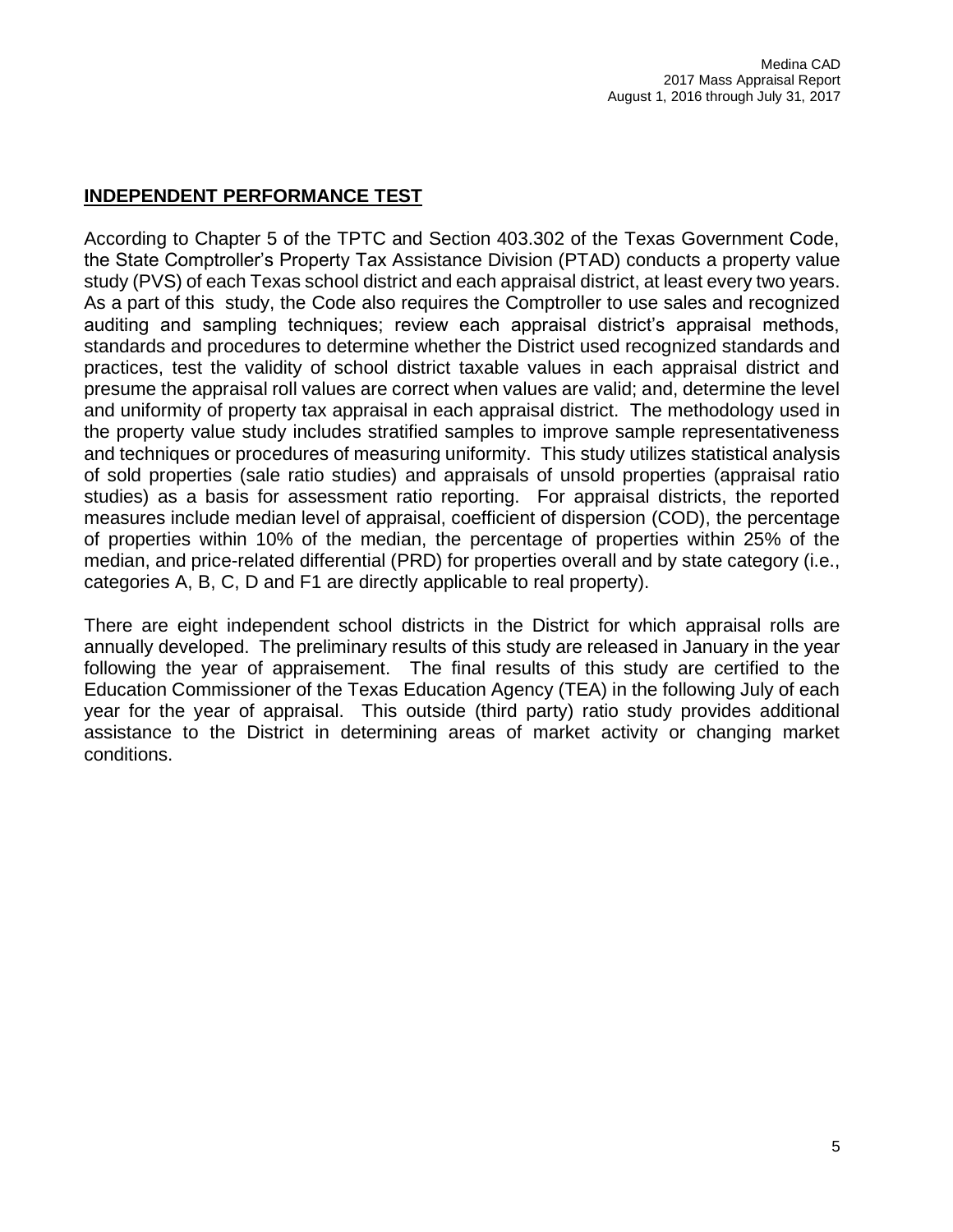# **APPRAISAL ACTIVITIES**

## **INTRODUCTION**

## *Appraisal Responsibilities*

The appraisal staff is responsible for collecting and maintaining property characteristic data for classification, valuation, and other purposes. Accurate valuation of real and personal property by any method requires a physical description of personal property, land and building characteristics. This appraisal activity is responsible for administering, planning and coordinating all activities involving data collection and maintenance of all commercial, residential and personal property types which are located within the boundaries of Medina County. The data collection effort involves the field inspection of real and personal property accounts, as well as data entry of all data collected into the existing information system. The goal is to periodically field inspect all residential, commercial and personal properties in the county once every three years. Meeting this goal is dependent on staffing and budgetary constraints.

## *Appraisal Resources*

#### *Data*

The data used by field appraisers includes the existing property characteristic information contained in PACS from the district's computer system. The data is printed on a field appraisal record card or personal property data sheets. Other data used include maps, sales data, fire and damage reports, building, electric, well and septic installation permits, photos and actual cost information.

## **PRELIMINARY ANALYSIS**

## *Data Collection/Validation*

Data collection of real property involves field research and maintaining data characteristics of the property in PACS. The information contained in PACS includes site characteristics, such as land size and topography, and improvement data, such as square foot of living area, year built, quality of construction, and condition. Field appraisers use manuals that establish uniform procedures for the correct listing of real property. All properties are coded according to these manuals and the approaches to value are structured and calibrated based on this coding system. The field appraisers use these manuals during their initial training and as a guide in the field inspection of properties. Data collection for personal property involves maintaining information on Personal Property. The type of information for personal property includes business inventory, furniture and fixtures, machinery and equipment, cost and location. The field appraisers conducting on-site inspections use the District's personal property manual during their initial training and as a guide to correctly list all personal property that is taxable.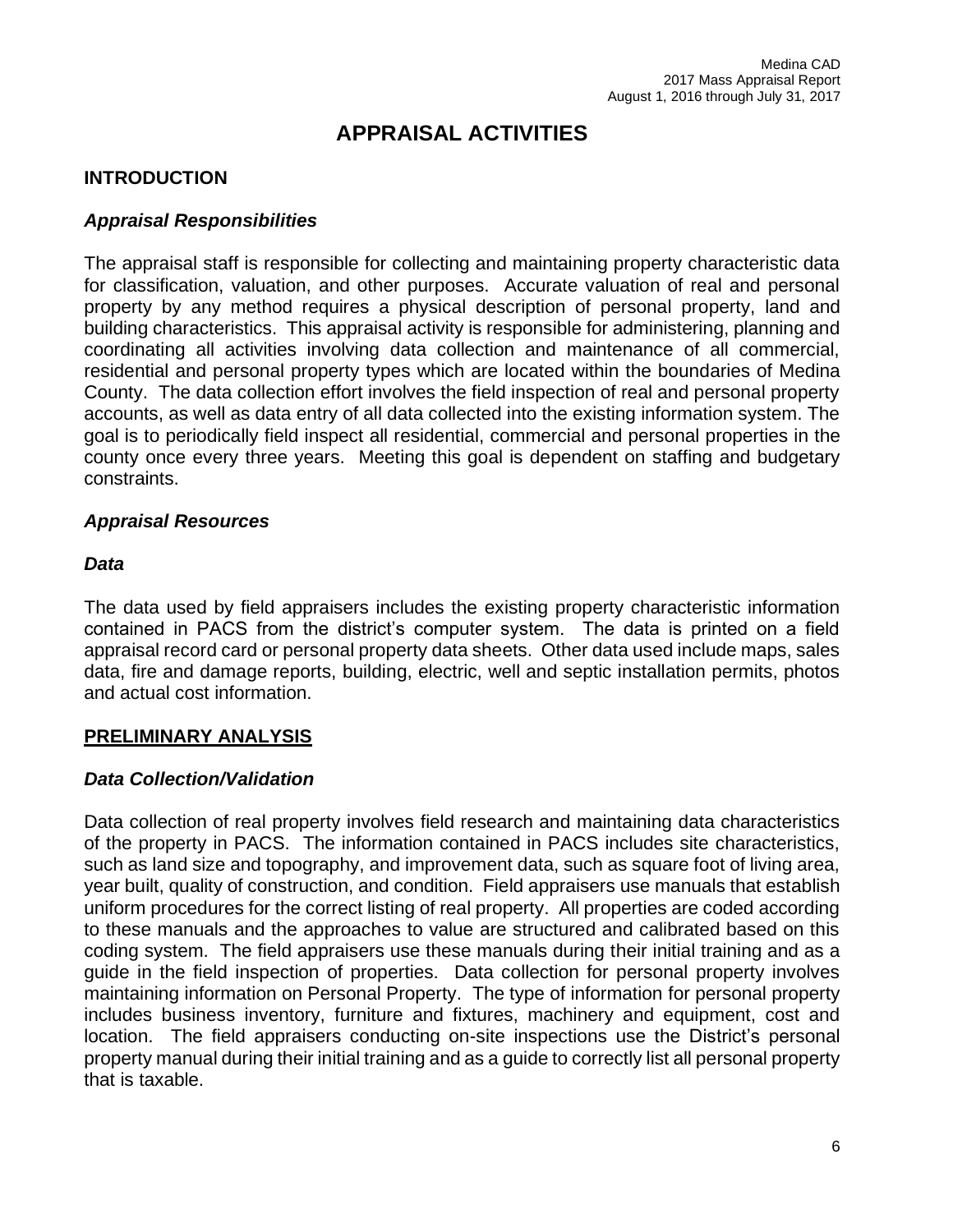The procedure manuals that are utilized by the field appraisers are available in the District offices. If a property owner/agent wants a copy of the procedural manual, customer service will assure a copy is available. The Chief Appraiser periodically updates the procedural manuals.

## *Sources of Data*

The sources of data collection are through the new construction field effort, data review, field effort, sales letters, hearings, sales validation field effort, commercial sales verification, newspapers and publications, and property owner correspondence via the internet. A principal source of data comes from building permits received from taxing jurisdictions that require property owners to obtain a building permit. Paper permits are received and matched manually with the property ID number for data entry.

Data review of entire neighborhoods is generally a good source for data collection. Appraisers drive entire neighborhoods to review the accuracy of the data and identify properties to be re-listed. The sales validation effort in real property pertains to the collection of data of properties that have sold. In residential, the sales validation effort involves on-site inspection by field appraisers to verify the accuracy of the property characteristics data and confirmation of the sales price. The Deed Clerks are responsible for mailing both the grantee and grantor a sales questionnaire to confirm sales prices and to verify pertinent data.

Property owners are one of the best sources for identifying incorrect data that generates a field check. Frequently, the property owner provides sufficient data to allow correction of records without having to send an appraiser on-site. As the District has increased the amount of information available on the internet, property owner's requests to correct data inconsistencies has also increased. For the property owner without access to the internet, letters are often submitted notifying the District of inaccurate data. Properties identified in both manners are added to a work file and inspected at the earliest opportunity.

## *Data Collection Procedures*

Field data collection requires organization, planning and supervision of the field effort. The scope of work for the year is detailed in the Biennial Reappraisal Plan. Data collection procedures have been established for residential, commercial and personal property, through the appraisal manuals. The appraisers are assigned throughout Medina County to conduct field inspections. Appraisers conduct field inspections and record information either on a property record card (PRD) or a personal property data sheet.

The quality of the data collected is extremely important in establishing accurate values of taxable property. While production standards are established and upheld for the various field activities, quality of data is emphasized as the goal and responsibility of each appraiser. New appraisers are trained in the specifics of data collection as set forth in the manual. Experienced appraisers are routinely re-trained in procedures prior to major field projects such as new construction, sales validation or data review. A quality assurance process exists through supervisory review of the work being performed by the field appraisers. The Deputy Chief Appraiser is charged with the responsibilities of ensuring that appraisers follow listing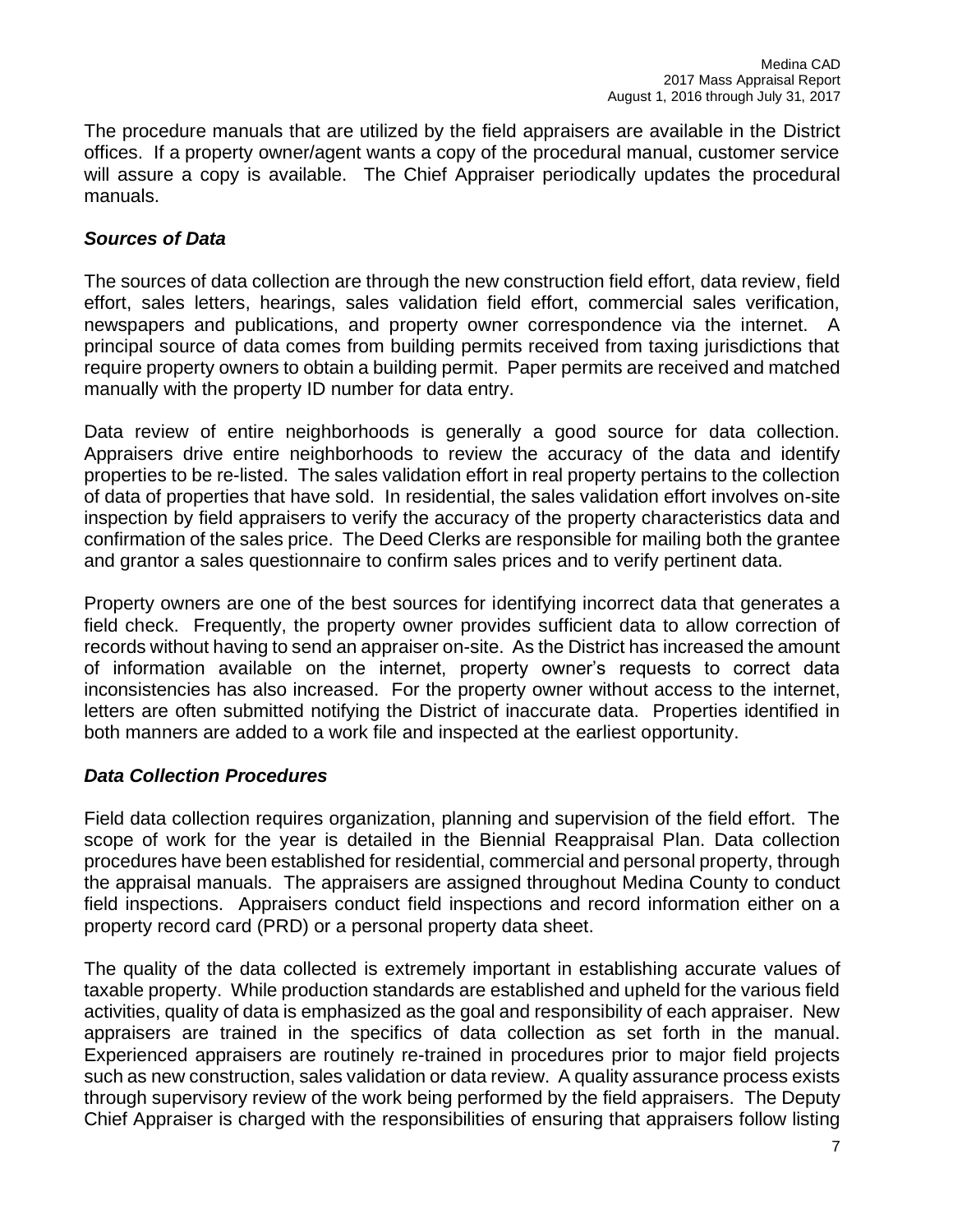procedures, identifying training issues, and providing uniform training for all field appraisal staff.

## *Data Maintenance*

Field appraisers are responsible for the data entry of fieldwork into the computer file. This responsibility includes not only data entry, but also quality assurance.

## **INDIVIDUAL VALUE REVIEW PROCEDURES**

## *Field Review*

The date of last inspection, extent of that inspection, and the CAD appraiser responsible are listed on the PACS record. If a property owner or jurisdiction disputes the District's records concerning this data during a hearing, via a telephone call or correspondence received, PACS data may be altered based on the evidence provided. Typically, a field inspection is requested to verify this evidence for the current year's valuation or for the next year's valuation. Every year a field review of certain defined market areas or neighborhoods is performed during the data review/re-list field effort.

## *Office Review*

Office reviews are completed on properties where information has been received from the owner of the property. Even though information is provided by the owner in office a field inspection may also be required.

#### **PERFORMANCE TEST**

The Chief and Deputy Chief Appraisers are responsible for conducting ratio studies and comparative analysis.

Field appraisers, in many cases, may conduct field inspections to insure the ratios produced are accurate and the appraised values utilized are based on accurate property data characteristics.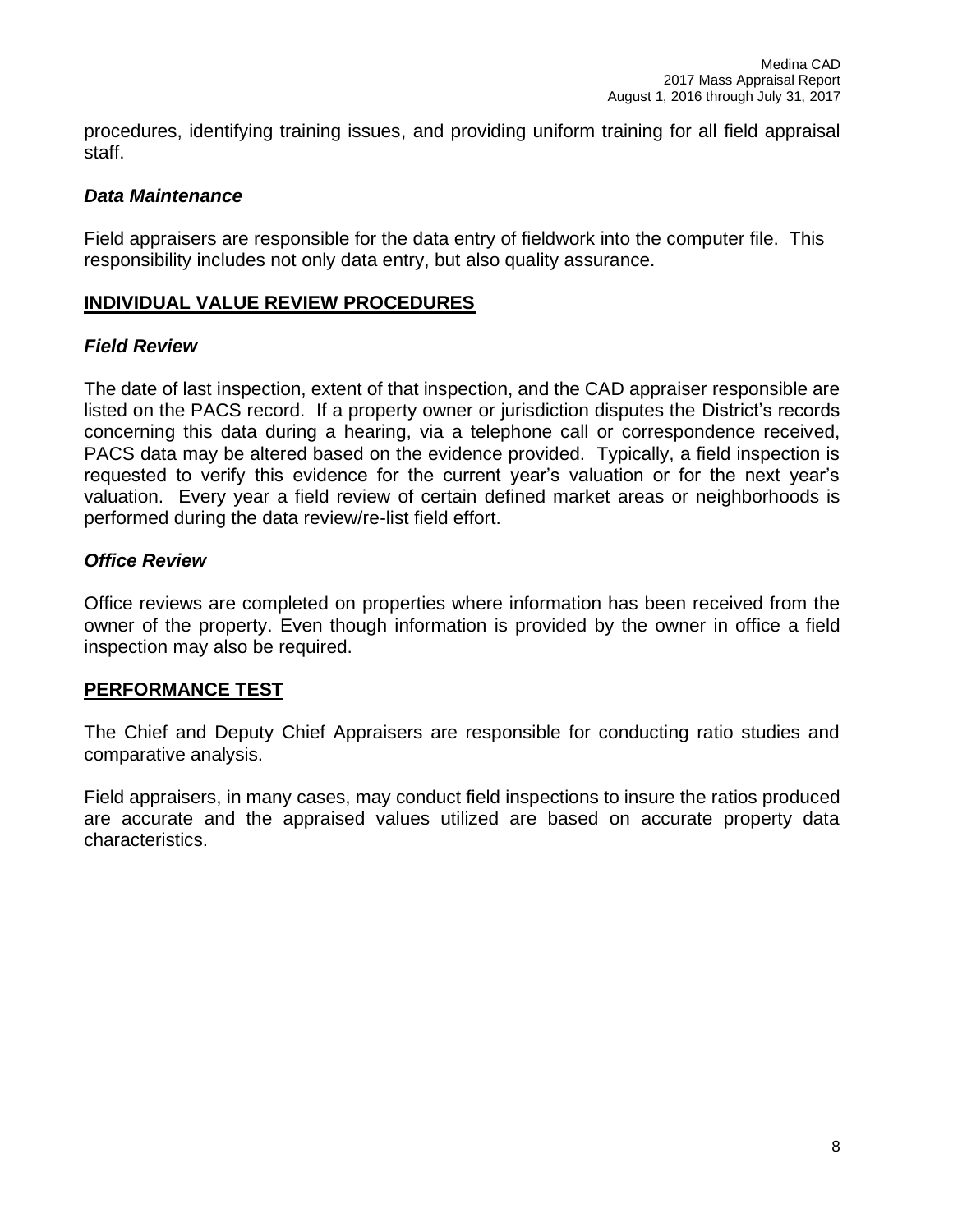## **RESIDENTIAL PROPERTY**

## **INTRODUCTION**

#### *Scope of Responsibility*

The Chief Appraiser and Deputy Chief are responsible for vacant land valuation. They are also responsible for developing equal and uniform market values for residential improved property. There are approximately 20,875 residential improved and residential vacant properties in Medina County.

#### *Appraisal Resources*

#### **Personnel**

The Residential Valuation appraisal staff consists of the Chief Appraiser, Deputy Chief Appraiser, three Field Appraisers, and the support staff.

#### **Data**

A common set of data characteristics for each residential dwelling in Medina County is collected in the field and data entered into the CAMA system. The property characteristic data drives the CAMA approach to valuation.

## **MARKET COMPARISON APPROACH**

## *Area Analysis*

Data on regional economic forces such as demographic patterns, regional, location factors, employment and income patterns, general trends in real property prices and rents, interest rate trends, availability of vacant land, and construction trends and costs are collected from private vendors and public sources and provide the field appraiser a current economic outlook on the real estate market. Information is gleaned from real estate publications and sources such as continuing education as approved by the Texas Department of Licensing and Registration (TDLR).

## *Neighborhood and Market Analysis*

Neighborhood analysis involves the examination of how physical, economic, governmental and social forces and other influences affect property values. The effects of these forces are also used to identify, classify, and stratify comparable properties into smaller, manageable subsets of the universe of properties known as neighborhoods. Residential valuation and neighborhood analysis is conducted in each of the school district areas.

The first step in neighborhood analysis is the identification of a group of properties that share certain common traits. A "neighborhood" for analysis purposes is defined as the largest geographic grouping of properties where the property's physical, economic, governmental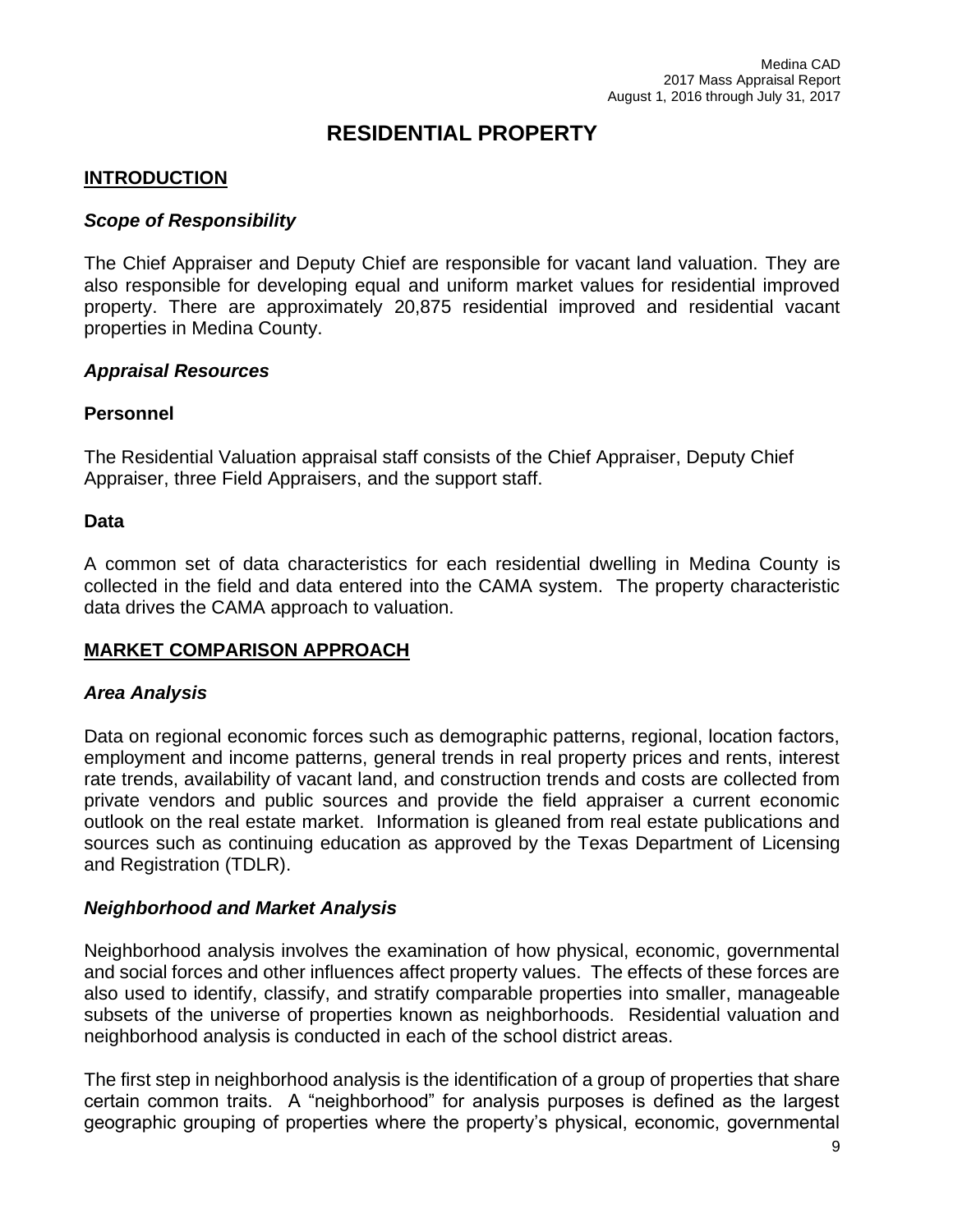and social forces are generally similar and uniform. Geographic stratification accommodates the local supply and demand factors that vary across a jurisdiction.

Once a neighborhood has been identified, the next step is to define its boundaries. This process is known as "delineation." Some factors used in neighborhood delineation include location, sales price range, lot size, age of dwelling, quality of construction and condition of dwellings, square footage of living area, and story height. Delineation can involve the physical drawing of neighborhood boundary lines on a map, but it can also involve statistical separation or stratification based on attribute analysis.

Part of neighborhood analysis is the consideration of discernible patterns of growth that influence a neighborhood's individual market. Few neighborhoods are fixed in character. Each neighborhood may be characterized as being in a stage of growth, stability or decline. The growth period is a time of development and construction. As new neighborhoods in a community are developed, they compete with existing neighborhoods. An added supply of new homes tends to induce population shift from older homes to newer homes. In the period of stability, or equilibrium, the forces of supply and demand are about equal. Generally, in the stage of equilibrium, older neighborhoods can be more desirable due to their stability of residential character and proximity to the workplace and other community facilities. The period of decline reflects diminishing demand or desirability. During decline, general property use may change from residential to a mix of residential and commercial uses. Declining neighborhoods may also experience renewal, reorganization, rebuilding, or restoration, which promotes increased demand and economic desirability.

Neighborhood identification and delineation is the cornerstone of the residential valuation system at the District. All the residential analysis work done in association with the residential valuation process is neighborhood specific. Neighborhoods are field inspected and delineated based on observable aspects of homogeneity. Neighborhood delineation is periodically reviewed to determine if further neighborhood delineation is warranted. Whereas neighborhoods involve similar properties in the same location, a neighborhood group is simply defined as similar neighborhood in similar locations. Each residential neighborhood is assigned to a neighborhood group based on observable aspects of homogeneity between neighborhoods. Neighborhood grouping is highly beneficial in cost-derived areas of limited or no sales, or use in direct sales comparison analysis. Neighborhood groups, or clustered neighborhoods, increase the available market data by linking comparable properties outside a given neighborhood. Sales ratio analysis, discussed below, is performed on a neighborhood basis, and in soft sale areas on a neighborhood group basis.

## *Highest and Best Use Analysis*

The highest and best use of property is the reasonable and probable use that supports the highest present value as of the date of the appraisal. The highest and best use must be physically possible, legal, financially feasible, and productive to its maximum. The highest and best use of residential property is normally its current use. This is due in part to the fact that residential development, in many areas, through use of deed restrictions and zoning, precludes other land uses.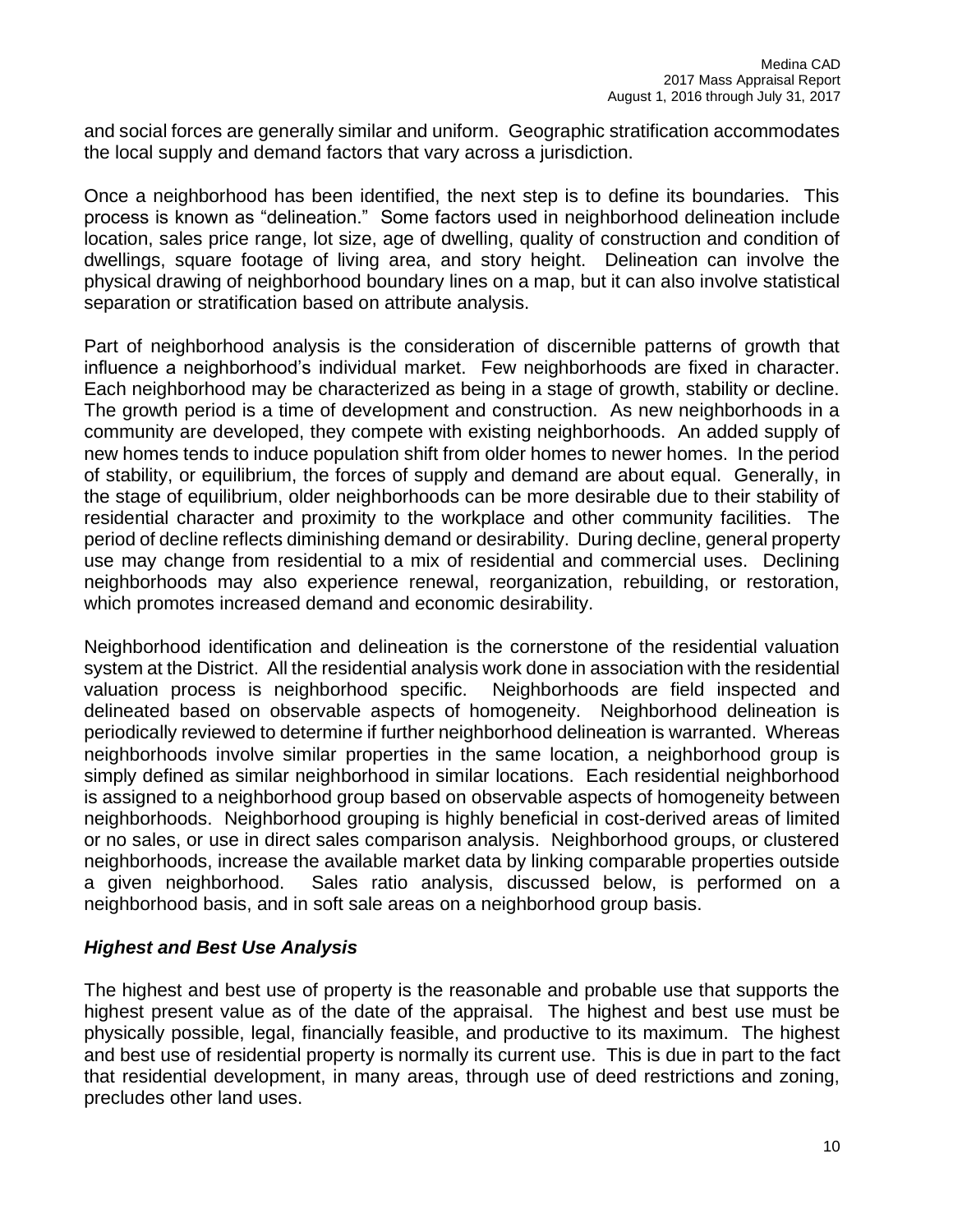Residential valuation undertakes reassessment of highest and best use in transition areas and areas of mixed residential and commercial use. In transition areas with ongoing gentrification, the appraiser reviews the existing residential property use and makes a determination regarding highest and best use. Once the conclusion is made that the highest and best use remains residential, further highest and best use analysis is done to decide the type of residential use on a neighborhood basis. As an example, it may be determined in a transition area that older, non-remodeled homes are economic misimprovements, and the highest and best use of such property is the construction of new dwellings. In areas of mixed residential and commercial use, the appraiser reviews properties in these areas on a periodic basis to determine if changes in the real estate market require reassessment of the highest and best use of a select population of properties.

## **DATA COLLECTION AND VALIDATION**

## *Sources of Data*

The district's property characteristics data was originally received in 1979 from the Medina County Tax Office, the Hondo Independent School District Tax Office, Devine Independent School District Tax Office, Medina Valley Independent School District Tax Office, Utopia Independent School District Tax Office and the Northside Independent School District Tax Office and where absent, collected through a massive field data collection effort coordinated by the district over a period of time. Tax assessors, local newspapers and the public often provide the district information regarding new construction, market patterns and other useful facts related to property valuation.

## **VALUATION AND STATISTICAL ANALYSIS**

## *Cost Schedules*

All residential parcels in the District are valued from identical cost schedules using a comparative unit method. The District's residential cost schedules, originally adopted from a private mass appraisal firm, have been customized to fit Medina County's local residential building and labor market. The cost schedules are reviewed periodically as a result of state legislation requiring that the District cost schedules be within a range of plus or minus 10% from nationally recognized cost schedules.

A review of the residential cost schedule is performed annually and is revised as needed during each review. As part of this process, newly constructed sold properties at various levels of quality of construction in Medina County are reviewed. The property data characteristics of these properties are verified and photographs taken of the samples. CAD dwelling costs are compared against Marshall & Swift, a nationally recognized cost estimator. This process includes correlation of quality of construction factors from CAD and Marshall & Swift. The results of the comparison are analyzed using statistical measures, including stratification by quality and reviewing estimated building costs, plus land to sales prices. As a result of this analysis, a new regional multiplier may be developed to be used in the District's cost process.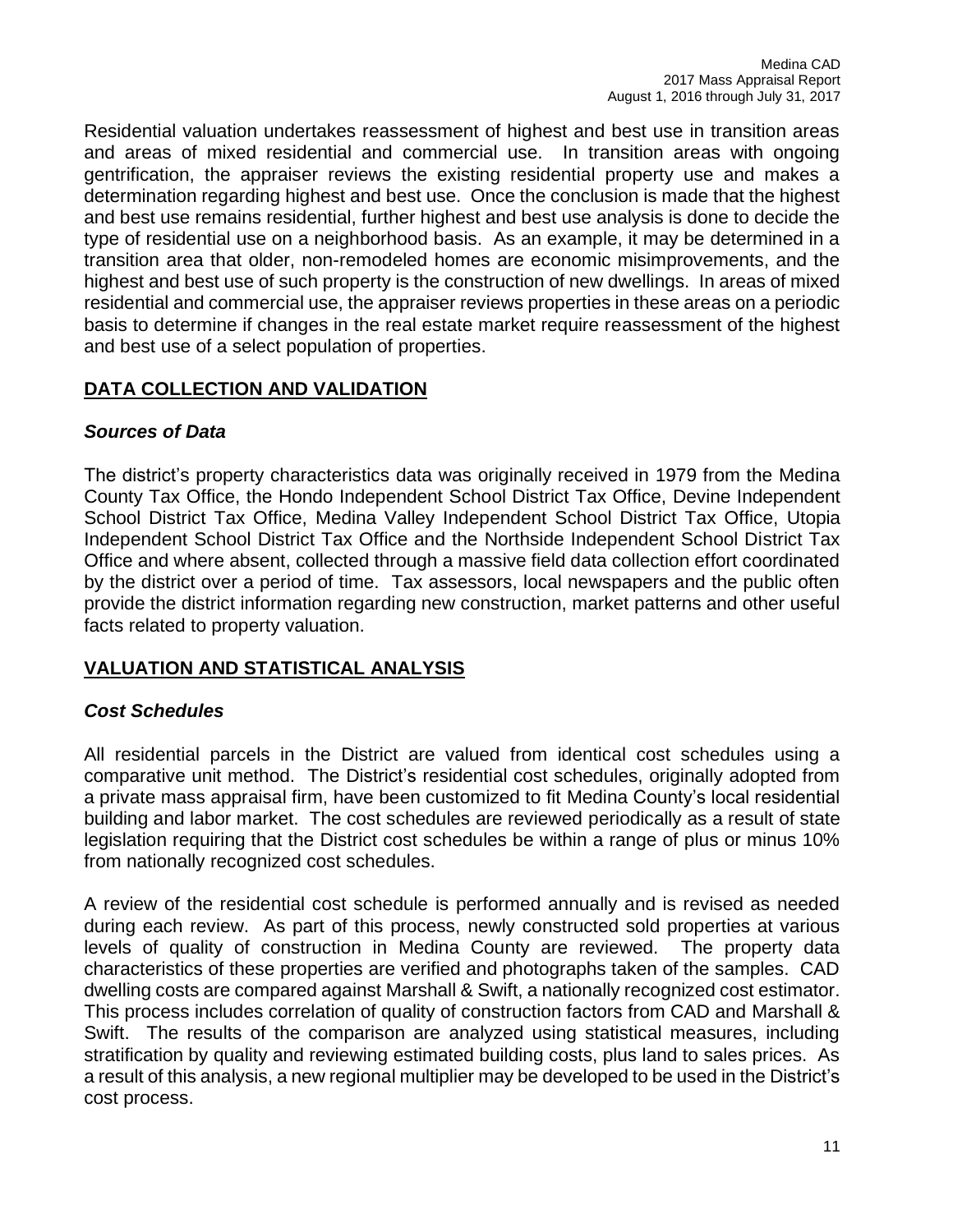## *Sales Information*

A sales file for the storage of "snapshot" sales data at the time of sale is maintained. Residential improved and vacant land sales, along with commercial improved and vacant land sales are maintained. Residential improved and vacant sales are collected from a variety of sources, including sales letters sent to buyer and seller, field discovery, protest hearings, Board of Realtor's MLS, various sale vendors, builders, and realtors. A system of type, source, validity and verification codes was established to define salient facts related to a property's purchase or transfer. School district or neighborhood sales reports are generated as an analysis tool for the appraiser in the development of value estimates.

## *Land Analysis*

Residential land analysis is conducted by the Chief Appraiser, with assistance from the Deputy Chief Appraiser. Together, they develop a base lot, primary rate, and assign each unique neighborhood its own cost table either by acres, square foot, or site value. These tables are designed to systematically value the primary and residual land based on a specified percentage of the primary rate. A computerized land table files stores the land information required to consistently value individual parcels within neighborhoods. Specific land influences are used, where necessary, to adjust parcels outside the neighborhood norm for such factors as view, shape, size, and topography, among others. The appraisers use abstraction and allocation methods to ensure that the land values created best reflect the contributory market value of the land to the overall property value.

## *Statistical Analysis*

Ratio studies are conducted on each of the residential valuation neighborhoods in the District to judge the two primary aspects of mass appraisal accuracy, being the level and uniformity of value. Appraisal statistics of central tendency and dispersion generated from sales ratios are available for each stratified neighborhood, the weighted mean, median, standard deviation, coefficient of variation, and coefficient of dispersion provide the Chief Appraiser a tool by which to determine both the level and uniformity of appraised value on a stratified neighborhood basis. The level of appraised values is determined by the weighted mean for individual properties within a neighborhood, and a comparison of neighborhood weighted means reflect the general level of appraised value between comparable neighborhoods. Review of the standard deviation, coefficient of variation, and coefficient of dispersion discerns appraisal uniformity within and between stratified neighborhoods.

Generally, neighborhoods are reviewed on a three-year rotation basis by the Chief Appraiser or Deputy Chief Appraiser, through the sales ratio analysis process. The first phase involves neighborhood ratio studies that compare the recent sales prices of neighborhood properties to the appraised values of these sold properties. This set of ratio studies affords the appraiser an excellent means of judging the present level of appraised value and uniformity of the sales. The appraiser makes a preliminary decision, based on the sales ratio statistics and designated parameters for valuation update, as to whether the value level in a neighborhood needs to be updated in an upcoming reappraisal, or whether the level of market value in a neighborhood is at an acceptable level.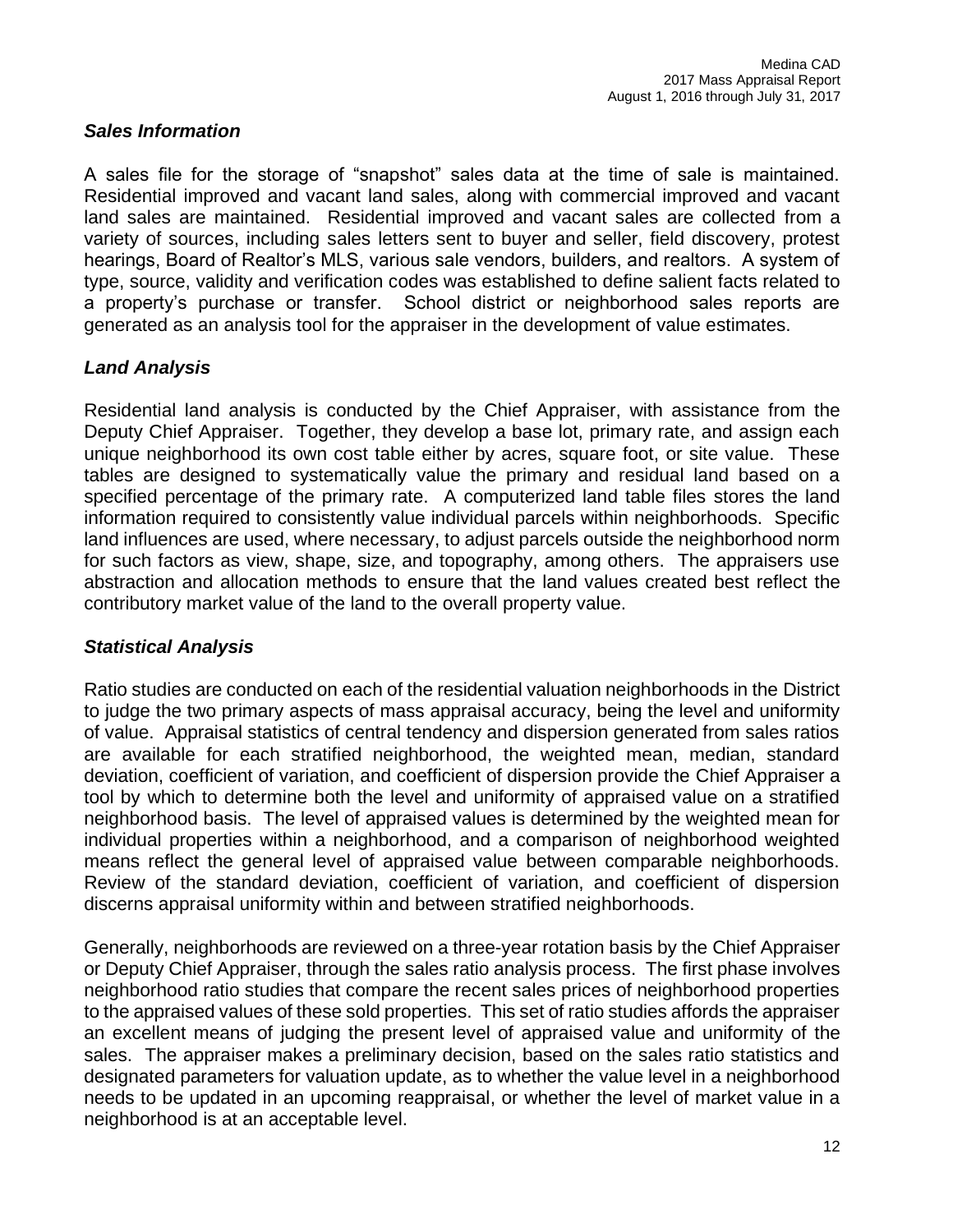## *Market Adjustment or Trending Factors*

Neighborhood market adjustments or factors are developed from appraisal statistics provided from ratio studies and are used to ensure that estimated values are consistent with the market. The District's primary approach to the valuation of residential properties uses a hybrid cost-sales comparison approach. This type of approach accounts for neighborhood market influences not specified in the cost model.

The following equation denotes the hybrid model used:

## Land Value + RCN (Replacement Cost New)-Depreciation) = Market Value

The market value equals the market adjustment factor times the land value plus the replacement cost new less depreciation. As the cost approach separately estimates both land and building values and uses depreciated replacement costs, which reflect only the supply side of the market, it is expected that adjustments to the cost values are needed to bring the level of appraisal to an acceptable standard. Market or location adjustments are applied uniformly within neighborhoods to account for location variances between market areas or across a jurisdiction.

If a neighborhood is to be updated, the Chief Appraiser and Deputy Chief Appraiser use cost ratio studies that compare recent sales prices of properties appropriately adjusted for the effects of time within a delineated neighborhood with the properties' actual cost value. The calculated ratio derived from the sum of the sold properties' cost value divided by the sum of the sales prices indicates the neighborhood level of value based on the unadjusted cost value for the sold properties. This cost-to-sale ratio is compared to the appraisal-to-sale ratio to determine the market adjustment factor for each neighborhood. This market adjustment factor is needed to trend the values obtained through the cost approach closer to the actual market evidenced by recent sales prices within a given neighborhood.

The sales used to determine the market adjustment factor will reflect the market influences and conditions only for the specified neighborhood, thus producing more representative and supportable values. The market adjustment factor calculated for each updated neighborhood is applied uniformly to all properties within a neighborhood. Once the market-trend factors are applied, a second set of ratio studies is generated that compares recent sale prices with the proposed appraised values for these sold properties. From this set of ratio studies, the Chief Appraiser can judge the appraisal level and uniformity in both updated and nonupdated neighborhoods, and finally, for the school district as a whole.

## **TREATMENT OF RESIDENCE HOMESTEADS**

Beginning in 1998, the State of Texas implemented a constitutional classification scheme concerning the appraisal of residential property that receives a residence homestead exemption. Under the new law, beginning in the second year a property receives a homestead exemption, increases in the value of that property are "capped." The value for tax purposes (appraised value) of a qualified residence homestead will be the LESSER of: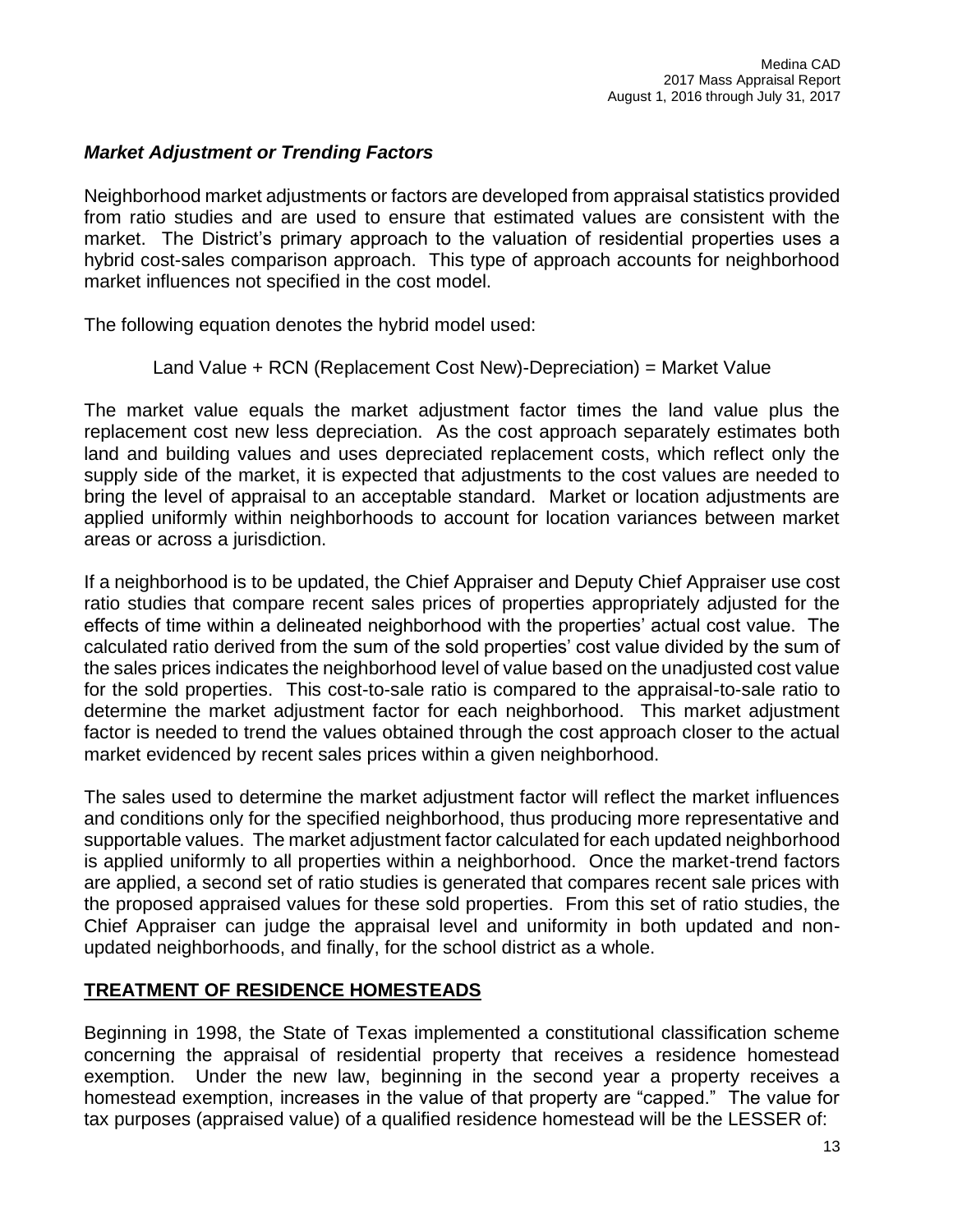- the market value; or
- the preceding year's appraised value; PLUS 10 percent for each year since the property was re-appraised; PLUS the value of any improvements added since the last re-appraisal.

Values of capped properties must be recomputed annually. If a capped property sells, the cap automatically expires as of January  $1<sup>st</sup>$  of the following year. In that following year, that home is reappraised at its market value to bring its appraisal into uniformity with other properties. An analogous provision applies to new homes. While a developer owns them, unoccupied residences are appraised as part of an inventory using the district's land value and the developer's construction costs as of the valuation date. However, in the year following sale, they are reappraised at market value.

Statistics produced from the market data include measures of central tendency (mean and median) that represent the level of appraised values, and measures of uniformity (coefficient of dispersion and coefficient of variation) that represent the consistency of appraised values within and between strata. Local data was used to develop time adjustments.

## **TREATMENT OF ACCOUNTS WITH PRIOR YEARS HEARINGS**

If the appraised value of a property is lowered by the Appraisal Review Board, that value is considered to be the appraised value of the property for that tax year. In the following tax year, the chief appraiser may not increase the appraised value of the property unless the increase by the chief appraiser is reasonably supported by substantial evidence when all of the reliable and probative evidence in the record is considered as a whole. If the appraised value is finally determined in a protest under Section 41.41(a) (2) or an appeal under Section 42.26, the chief appraiser may satisfy the requirement to reasonably support by substantial evidence an increase in the appraised value of the property in the following year by presenting evidence showing that the inequality in the appraisal of property has been corrected with regard to the properties that were considered in determining the value of the subject property. The burden of proof is on the chief appraiser to support an increase in the appraised value of property under circumstances described in the section.

## **INDIVIDUAL VALUE REVIEW PROCEDURES**

## *Field Review*

The Chief Appraiser and Deputy Chief Appraiser identifies individual properties in critical need of field review through sales ratio analysis. Sold properties with a high variance in sales ratios are field reviewed at the time of the sale to check for accuracy of data characteristics.

As the District's parcel count has increased through new home construction, and the homes constructed in the boom years of the late 70's and early 80's experience remodeling, the appraisers are required to perform the field activity associated with transitioning and high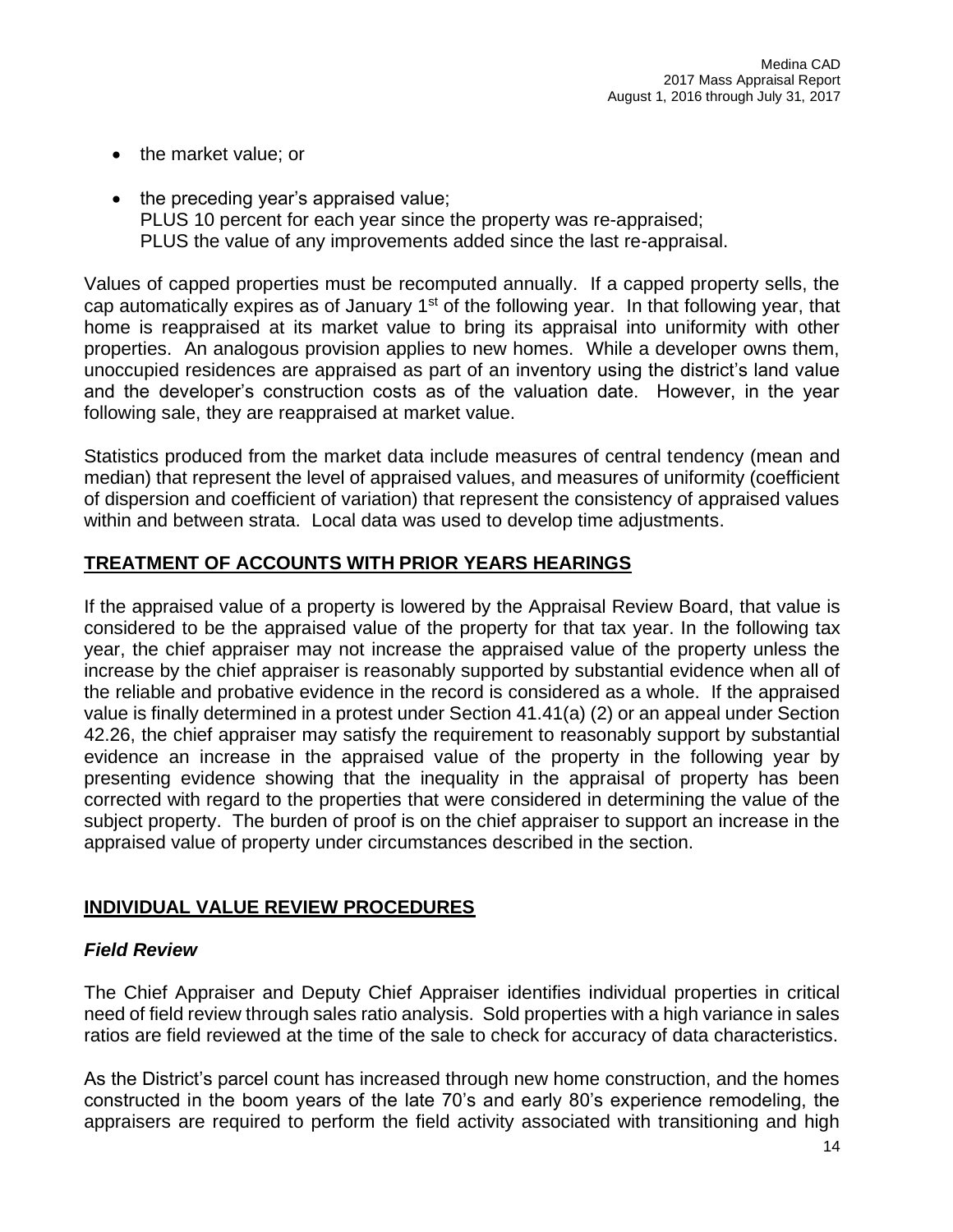demand neighborhoods. Sales activity has also resulted in a more substantial field effort on the part of the appraisers to review and resolve sales outliers. Additionally, the appraiser frequently field reviews subjective data items such as quality of construction, condition, and physical, functional and economic obsolescence, factors contributing significantly to the market value of the property. The areas to be physically inspected are identified in the appraisal districts' Biennial Reappraisal Plan. During this review, the appraiser is able to physically inspect both sold properties and unsold properties for comparability and consistency of values.

## *Office Review*

Given the amount of resources and time required to conduct a routine field review of all properties, homogeneous properties consisting of tract housing with a low variance in sales ratios and other properties having a recent field inspection date are value reviewed in the office. Ratio reports comparing previous values against proposed and final values are generated for all residential improved and vacant properties. The dollar amount and percentage of value difference are noted for each property within a delineated neighborhood allowing the appraiser to identify, research, and resolve value anomalies before final appraised values are released. Previous values resulting from a hearing protest are individually reviewed to determine if the value remains appropriate for the current year.

Once the Chief Appraiser is satisfied with the level and uniformity of value for each neighborhood, the estimates of value go into the computer system for notice.

## **PERFORMANCE TESTS**

## *Sales Ratio Studies*

The primary analytical tool used by the Chief Appraiser to measure and improve performance is the ratio study. The District ensures that the appraised values that it produces meet the standards of accuracy in several ways. Overall sales ratios are generated for each school district to allow the appraiser to review general market trends within their area of responsibility, and provide an indication of market appreciation over a specified period of time. Sales ratio studies are generated from computer statistical software for each school district and the appraisal district as a whole. Reported in the sales ratio statistics for each school district is a level of appraised value and uniformity profile by structure type (classification), median level of appraisal, weighted mean, and coefficient of dispersion. The computer-based ratio studies are designed to emulate the findings of the State Comptroller's annual property value study for category A and category E properties (single-family residential property). The neighborhood descriptive statistic, along with frequency distributions and scatter diagrams are reviewed for each neighborhood being updated for the current tax year.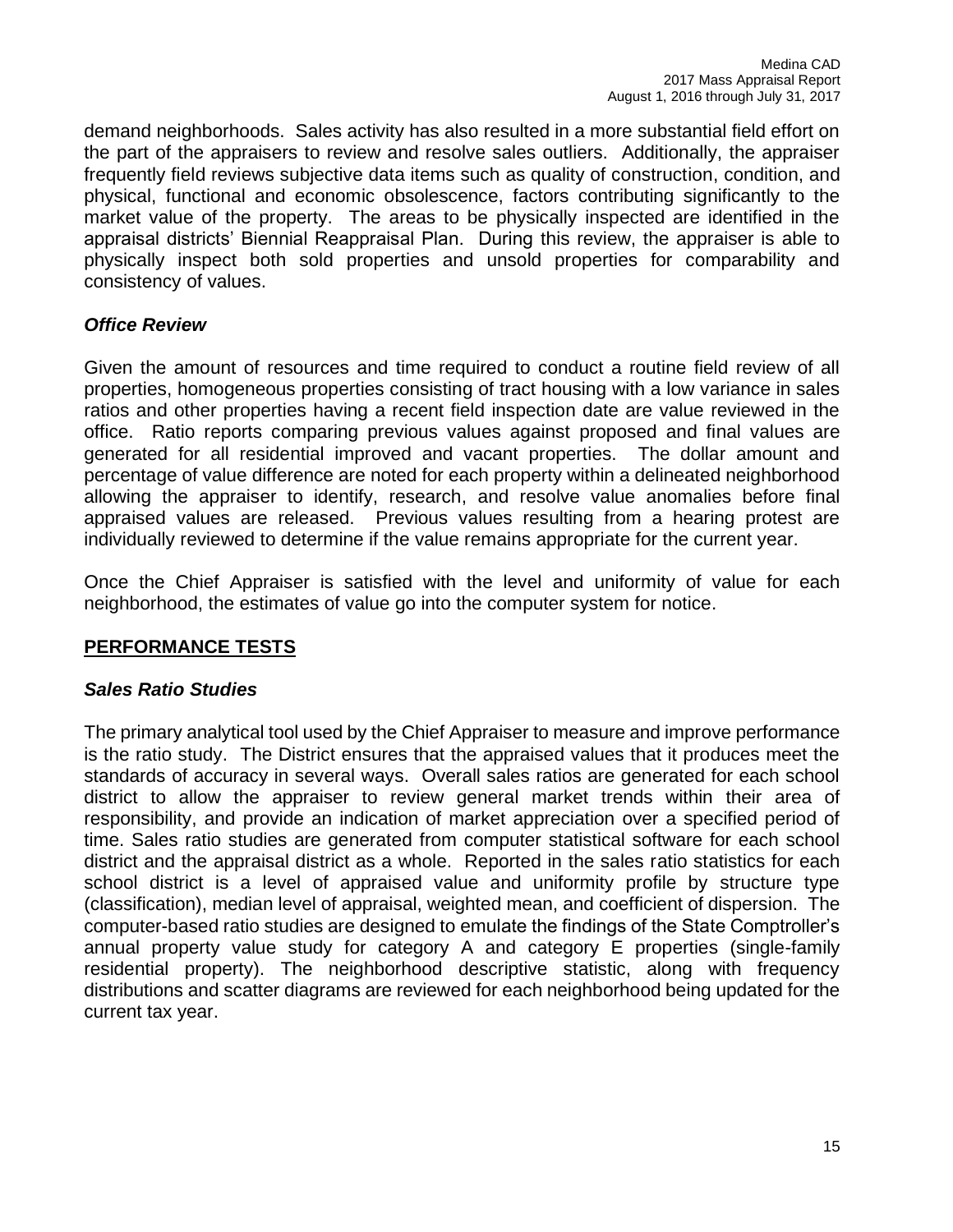## *Management Review Process*

Once the proposed value estimates are finalized, the Deputy Chief Appraiser reviews the sales ratios by neighborhood and present pertinent valuation data, such as, history of hearing protest, sale-to-parcel ratio, and level of appraisal to the Chief Appraiser for final review and approval. This review includes comparison of level of value between related neighborhoods within and across jurisdiction lines. The primary objective of this review is to ensure that the proposed values have met preset appraisal guidelines appropriate for the tax year in question.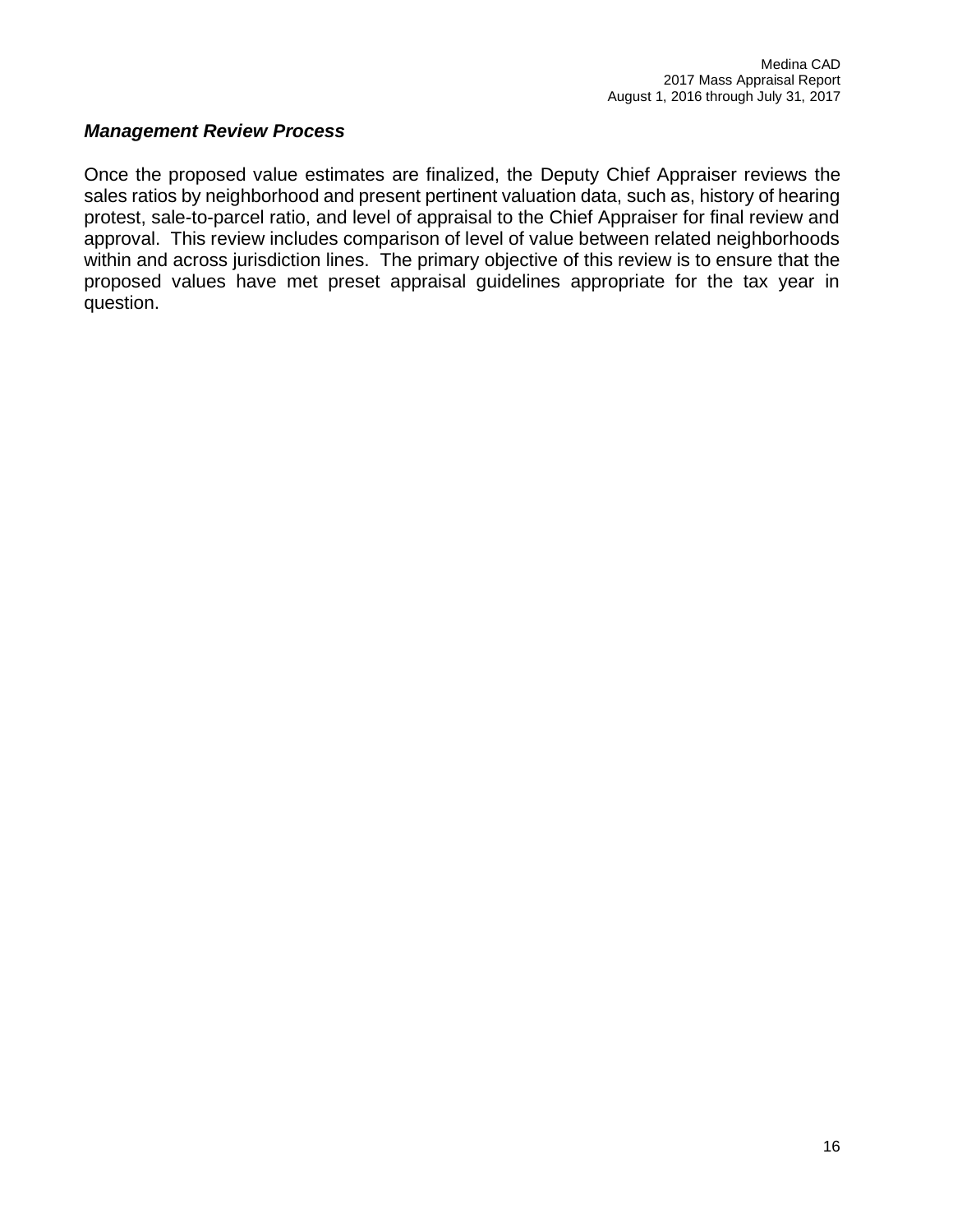## **COMMERCIAL PROPERTY VALUATION**

## **INTRODUCTION**

## *Appraisal Responsibility*

This mass appraisal assignment includes all of the commercially classed real property which falls within the responsibility of the Commercial Valuation Appraiser of the District. The Commercial Appraiser appraises the fee simple interest of properties according to statute. However, the effect of easements, restrictions, encumbrances, leases, contracts or special assessments are considered on an individual basis, as is the appraisement of any nonexempt taxable fractional interests in real property. Fractional interests or partial holdings of real property are appraised in fee simple for the whole property and divided programmatically based on their prorated interests.

#### *Appraisal Resources*

The improved real property appraisal responsibilities are categorized according to major property types of multi-family or apartment, office, retail, warehouse and special use (i.e., hotels, and nursing homes). The valuation assignment is generally divided geographically.

#### **Data**

The data used by the Commercial Appraiser includes verified sales of vacant land and improved properties and the pertinent data obtained from each (sales price levels, capitalization rates, income multipliers, equity dividend rates, marketing period, etc.). Other data used by the appraiser includes actual income and expense data (typically obtained through the hearings process), actual contract rental data, leasing information (commissions, tenant finish, length of terms, etc.), and actual construction cost data. In addition to the actual data obtained from specific properties, market data publications are also reviewed to provide additional support for market trends.

## **PRELIMINARY ANALYSIS**

## *Survey of Similar Jurisdictions*

The District coordinates its discovery and valuation activities with adjoining appraisal districts. Field trips, interviews and data exchanges with adjacent appraisal districts have been conducted to ensure compliance with state statutes. In addition, District administration and personnel interact with other assessment officials through professional trade organizations including the International Association of Assessing Officers (IAAO), Texas Association of Appraisal Districts (TAAD), and the Texas Association of Assessing Officers (TAAO)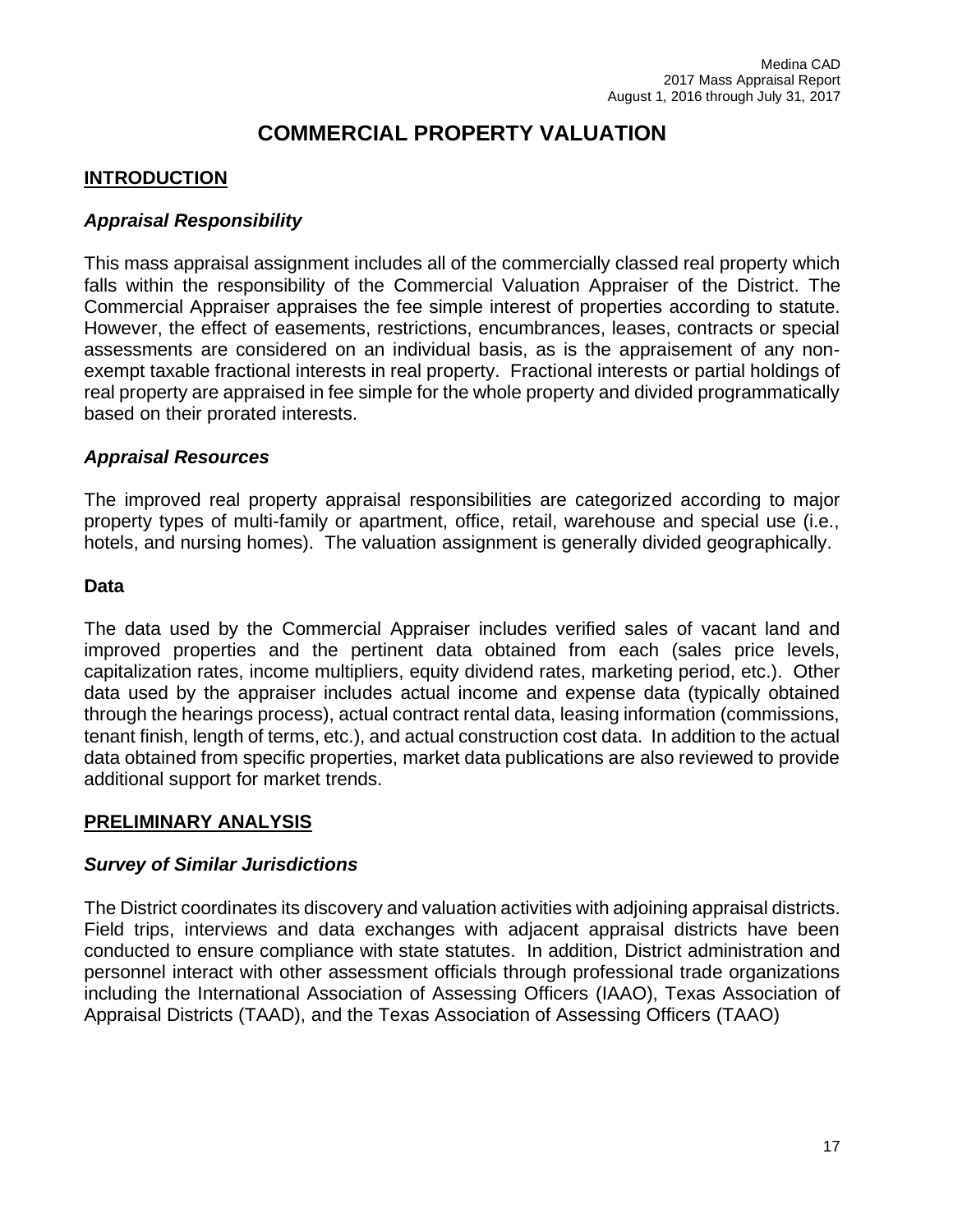## **VALUATION APPROACH**

## *Area Analysis*

Data on regional economic forces such as demographic patterns, regional location factors, employment and income patterns, general trends in real property prices and rents, interest rate trends, availability of vacant land, and construction trends and costs are collected from private vendors and public sources. Continuing education in the form of courses, approved by the TDLR, through IAAO, TAAO, and TAAD is provided to all District personnel, in order to assure appraisers are proficient in area analysis.

## *Neighborhood Analysis*

The neighborhood is comprised of the land area and commercially classed properties located within the boundaries of several separate market areas, including the incorporated cities of Castroville, Devine, Hondo LaCoste, Lytle, Natalia, and the unincorporated town area of D'Hanis. These areas consist of a wide variety of property types including residential, and commercial. Neighborhood analysis involves the examination of how physical, economic, governmental and social forces and other influences affect property values. The effects of these forces are also used to identify, classify, and organize comparable properties into smaller, manageable subsets of the universe of properties known as neighborhoods. In the mass appraisal of commercial properties, these subsets of a universe of properties are generally referred to as market areas or economic areas.

Economic areas are defined by each of the improved property use types (apartment, office, retail, warehouse and special use) based on an analysis of similar economic or market forces. These include, but are not limited to, similarities of rental rates, classification of projects (known as building class by area commercial market experts), date of construction, overall market activity or other pertinent influences. Economic area identification and delineation by each major property use type is the benchmark of the commercial valuation system. All income model valuation (income approach to value estimates) is economic area specific. Economic areas are periodically reviewed to determine if re-delineation is required.

## *Highest and Best Use Analysis*

The highest and best use is the most reasonable and probable use that generates the highest present value of the real estate as of the date of valuation. The highest and best use of any given property must be physically possible, legally permissible, financially feasible, and maximally productive. For improved properties, highest and best use is evaluated as improved and as if the site were still vacant. This assists in determining if the existing improvements have a transitional use, interim use, nonconforming use, multiple uses, speculative use, excess land, or a different optimum use if the site were vacant. For vacant tracts of land within these market areas, the highest and best use is considered speculative based on the surrounding land uses. Improved properties reflect a wide variety of highest and best uses which include, but are not limited to: office, retail, apartment, warehouse, light industrial, special purpose, or interim uses. In many instances, the property's current use is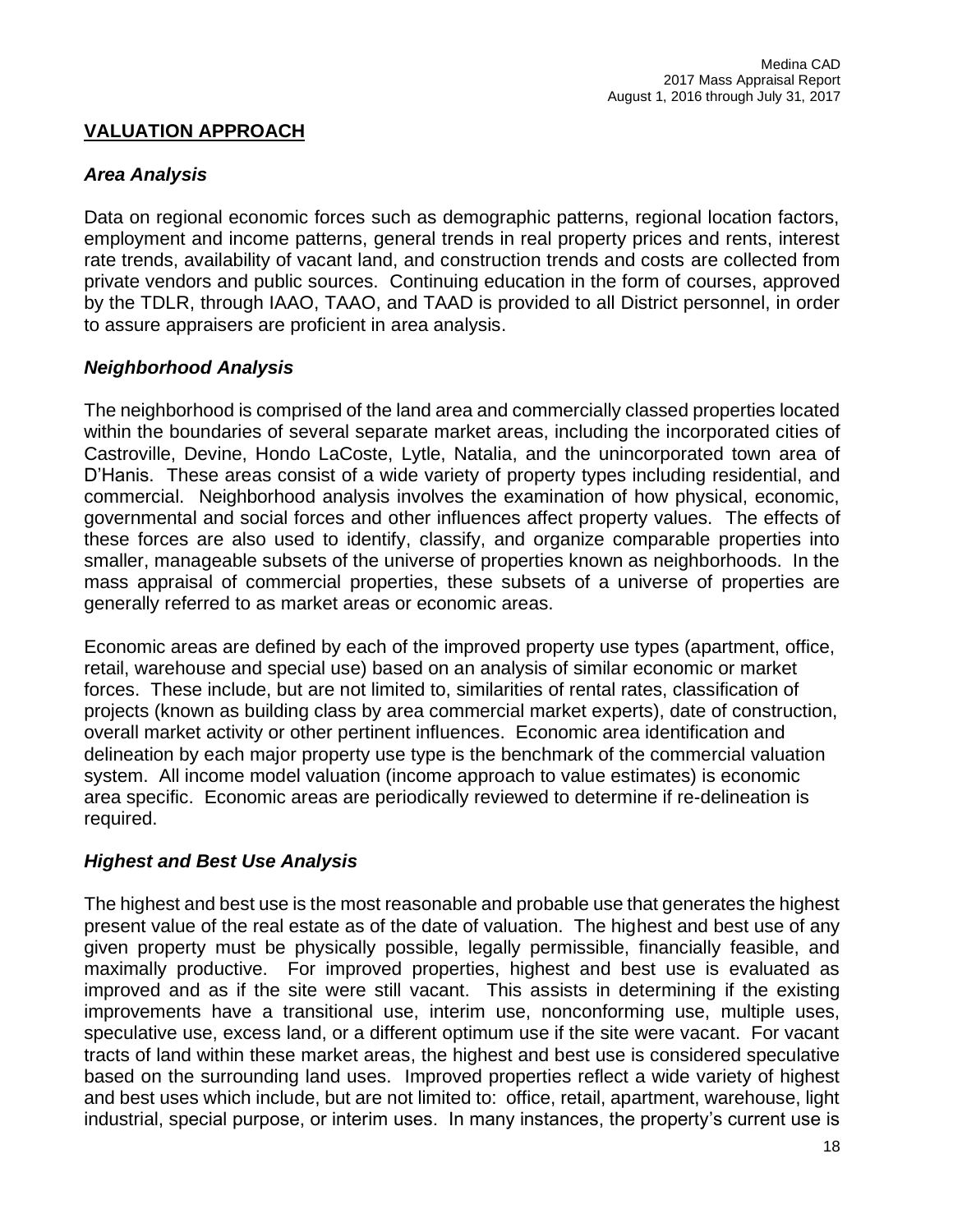the same as its highest and best use. This analysis insures that an accurate estimate of market value (sometimes referred to as value in exchange) is derived.

On the other hand, value in use represents the value of a property to a specific user for a specific purpose. This is significantly different than market value, which approximates market price under the following assumptions: (i) no coercion of undue influence over the buyer or seller in an attempt to force the purchase or sale, (ii) well-informed buyers and sellers acting in their own best interests, (iii) a reasonable time for the transaction to take place, and (iv) payment in cash or its equivalent.

## *Market Analysis*

A market analysis relates directly to market forces affecting supply and demand. This study involves the relationships between social, economic, environmental, governmental, and site conditions. Current market activity including sales of commercial properties, new construction, new leases, lease rates, absorption rates, vacancies, allowable expenses (inclusive of replacement reserves), expense ratio trends, and capitalization rate studies are analyzed.

## **DATA COLLECTION/VALIDATION**

## *Sources of Data*

In terms of commercial sales data, the District receives a copy of the deeds recorded in Medina County that convey commercially classed properties. The deeds involving a change in commercial ownership are entered into the sales information system and researched in an attempt to obtain the pertinent sale information. Other sources of sale data include the hearings process and local, regional and national real estate and financial publications.

## *Data Collection Procedures*

Data collection procedures have been established for residential, commercial, and personal property. Appraisers conduct field inspections and record information on the property record data card. This information is entered into the computer system and serves as the basis for the valuation of property. The quality of data used is of paramount importance to accurate valuation of taxable property. While production standards are established and upheld for the various field activities, quality of data is emphasized as the goal and responsibility of each appraiser. New appraisers are trained in the specifics of data collections.

For those properties involved in a transfer of commercial ownership, a sale file is produced which begins the research and verification process. The initial step in sales verification involves a computer-generated questionnaire, which is mailed to both parties in the transaction (Buyer and Seller). If the sales information is not obtained, other sources are contacted such as real estate agents and/or brokers, property managers or commercial vendors. In other instances, sales verification is obtained from local appraisers or others that may have the desired information. Finally, closing statements are often provided during the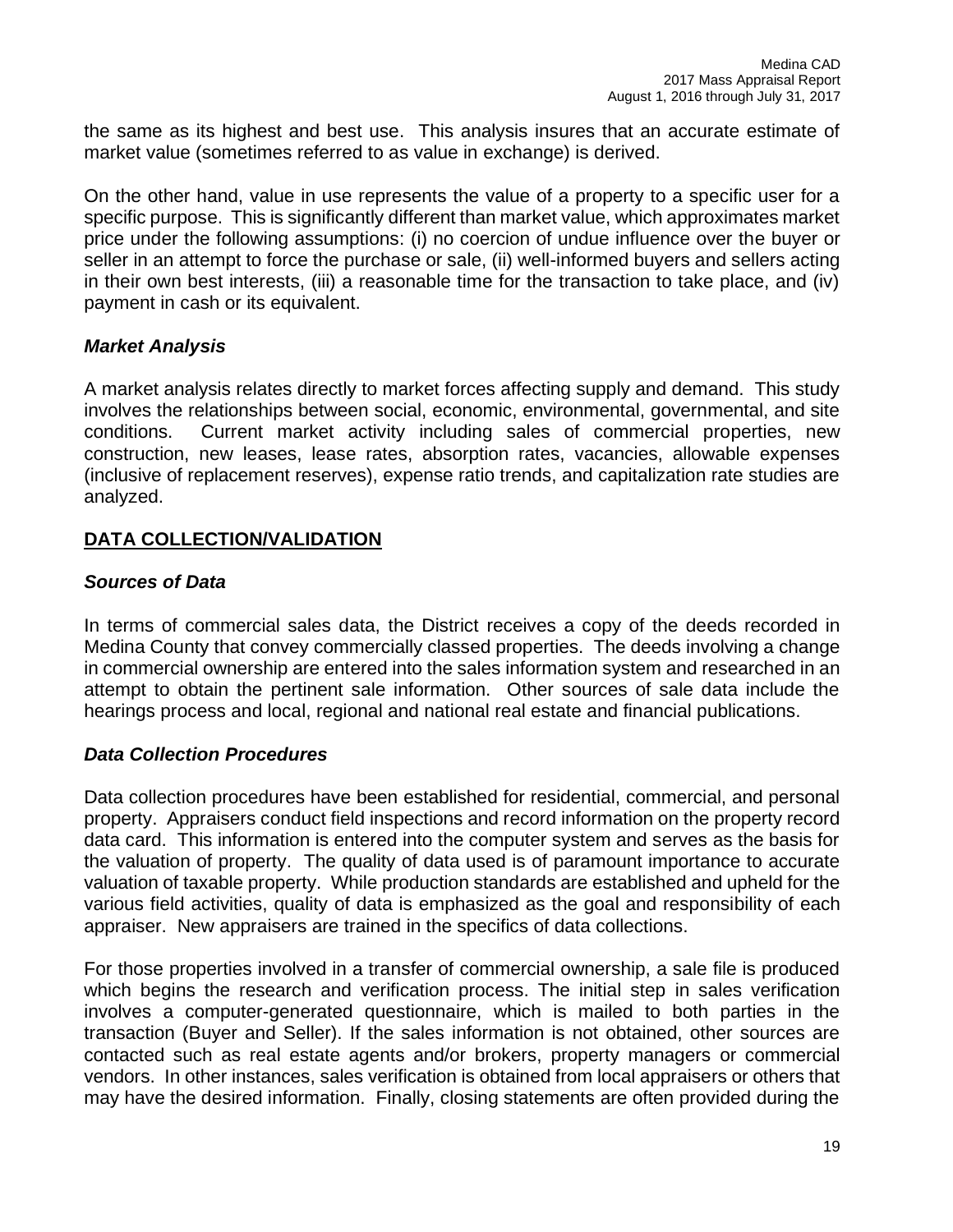hearings process. The actual closing statement is the most reliable and preferred method of sales verification.

## **VALUATION ANALYSIS**

Model calibration involves the process of periodically adjusting the mass appraisal formulas, tables and schedules to reflect current local market conditions. Once the models have undergone the specification process, adjustments can be made to reflect new construction procedures, materials and/or costs, which can vary from year to year. The basic structure of a mass appraisal model can be valid over an extended period of time, with trending factors utilized for updating the data to the current market conditions. However, at some point, if the adjustment process becomes too involved, the model calibration technique can mandate new model specifications or a revised model structure.

## *Cost Schedules*

The cost approach to value is applied to all improved real property utilizing the comparative unit method. This methodology involves the utilization of national cost data reporting services as well as actual cost information on comparable properties whenever possible. Cost models are typically developed based on the Marshall Swift Valuation Service. Cost models include the derivation of replacement cost new (RCN) of all improvements. These include comparative base rates, per unit adjustments and lump sum adjustments. This approach also employs the sales comparison approach in the valuation of the underlying land value. Time and location modifiers are necessary to adjust cost data to reflect conditions in a specific market and changes in costs over a period of time. Because a national cost service is used as a basis for the cost models, location modifiers are necessary to adjust these base costs specifically for Medina County. These modifiers are provided by the regional modifiers in Marshall Swift Valuation Service.

Depreciation schedules are developed based on what is typical for each property type at that specific age. These schedules are tested to ensure they are reflective of current market conditions. Effective age estimates are based on the utility of the improvements relative to where the improvement lies on the scale of its total economic life and its competitive position in the marketplace.

Market adjustment factors such as external and/or functional obsolescence can be applied if warranted. A depreciation calculation override can be used if the condition or effective age of a property varies from the norm by appropriately noting the physical condition and functional utility ratings on the property data characteristics. These adjustments are typically applied to a specific property type or location and can be developed via ratio studies or other market analyses. Accuracy in the development of the cost schedules, condition ratings and depreciation schedules will usually minimize the necessity of this type of an adjustment factor.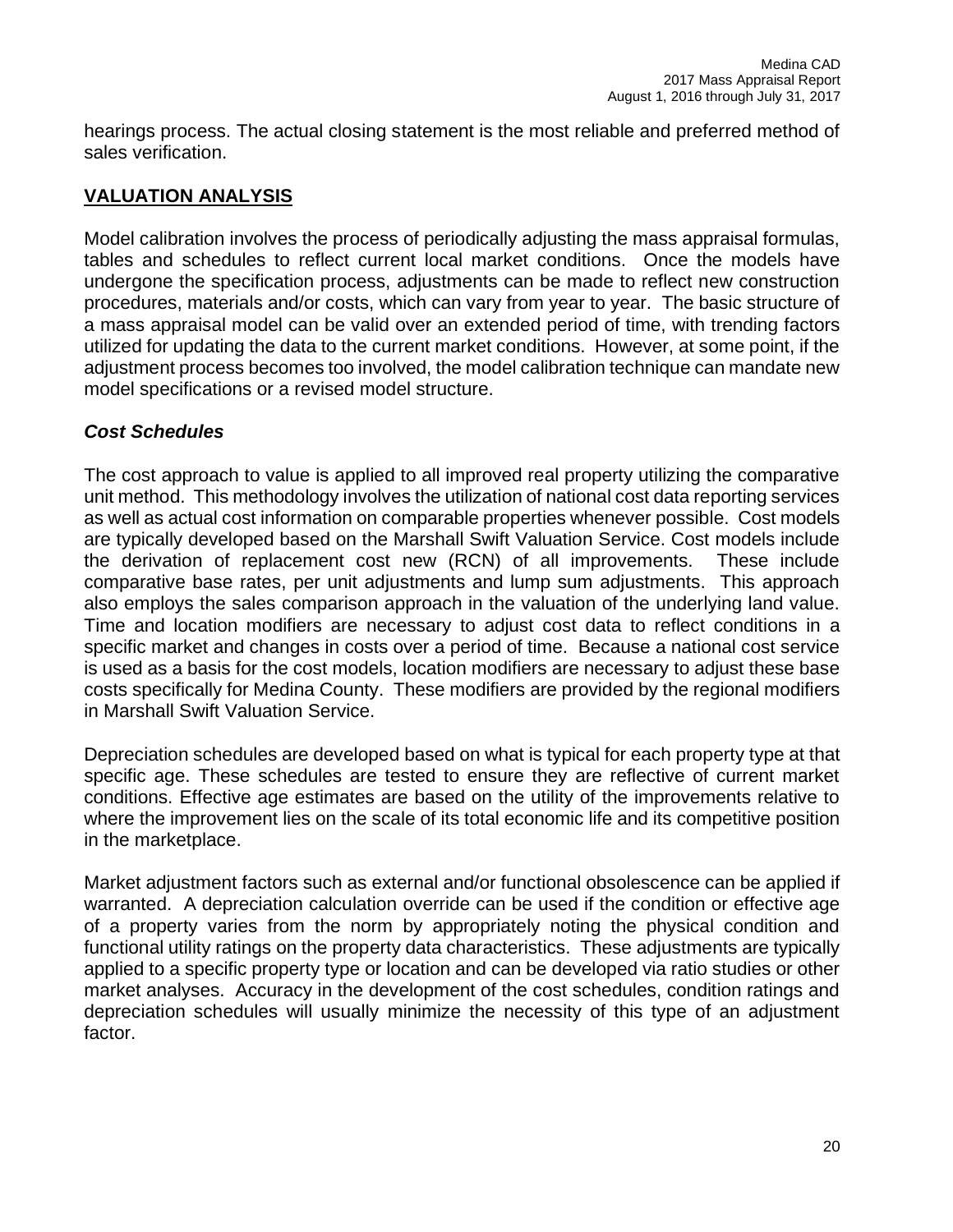## *Income consideration*

As income information is rarely shared and difficult to obtain, the District relies on the market or sales approach to value in most instances. However, when used, the income approach to value is applied to those real properties which are typically viewed by market participants as "income producing," and for which the income methodology is considered a leading value indicator. The first step in the income approach pertains to the estimation of market rent on a per unit basis. This is derived primarily from actual rent data furnished by property owners and from local market study publications. This per unit rental rate multiplied by the number of units results in the estimate of potential gross rent.

A vacancy and collection loss allowance is the next item to consider in the income approach. The projected vacancy and collection loss allowance is established from actual data furnished by property owners and on local market publications. This allowance accounts for periodic fluctuations in occupancy, both above and below an estimated stabilized level. The market derived stabilized vacancy and collection loss allowance is subtracted from the potential gross rent estimate to yield an effective gross rent.

Next a secondary income or service income is calculated as a percentage of stabilized effective gross rent. Secondary income represents escalations, reimbursements, and other miscellaneous income generated by the operations of real property. The secondary income estimate is derived from actual data collected and available market information. The secondary income estimate is then added to effective gross rent to arrive at an effective gross income.

Allowable expenses and expense ratio estimates are based on a study of the local market, with the assumption of prudent management. An allowance for non-recoverable expenses such as leasing costs and tenant improvements are included in the expenses. A nonrecoverable expense represents costs that the owner pays to lease rental space. Different expense ratios are developed for different types of commercial property based on use. A general office building is most often leased on a base year expense stop. This lease type stipulates that the owner is responsible for all expenses incurred during the first year of the lease. However, any amount in excess of the total per unit expenditure in the first year is the responsibility of the tenant. Under this scenario, if the total operating expense in year one (1) equates to \$8.00 per square foot, any increase in expense over \$8.00 per square foot throughout the remainder of the lease term would be the responsibility of the tenant. As a result, expense ratios are implemented based on the type of commercial property.

Another form of allowable expense is the replacement of short-lived items (such as roof or floor coverings, air conditioning or major mechanical equipment or appliances) requiring expenditures of large lump sums. When these capital expenditures are analyzed for consistency and adjusted, they may be applied on an annualized basis as stabilized expenses. When performed according to local market practices by commercial property type, these expenses when annualized are known as replacement reserves.

Subtracting the allowable expenses (inclusive of non-recoverable expenses and replacement reserves) from the effective gross income yields an estimate of net operating income.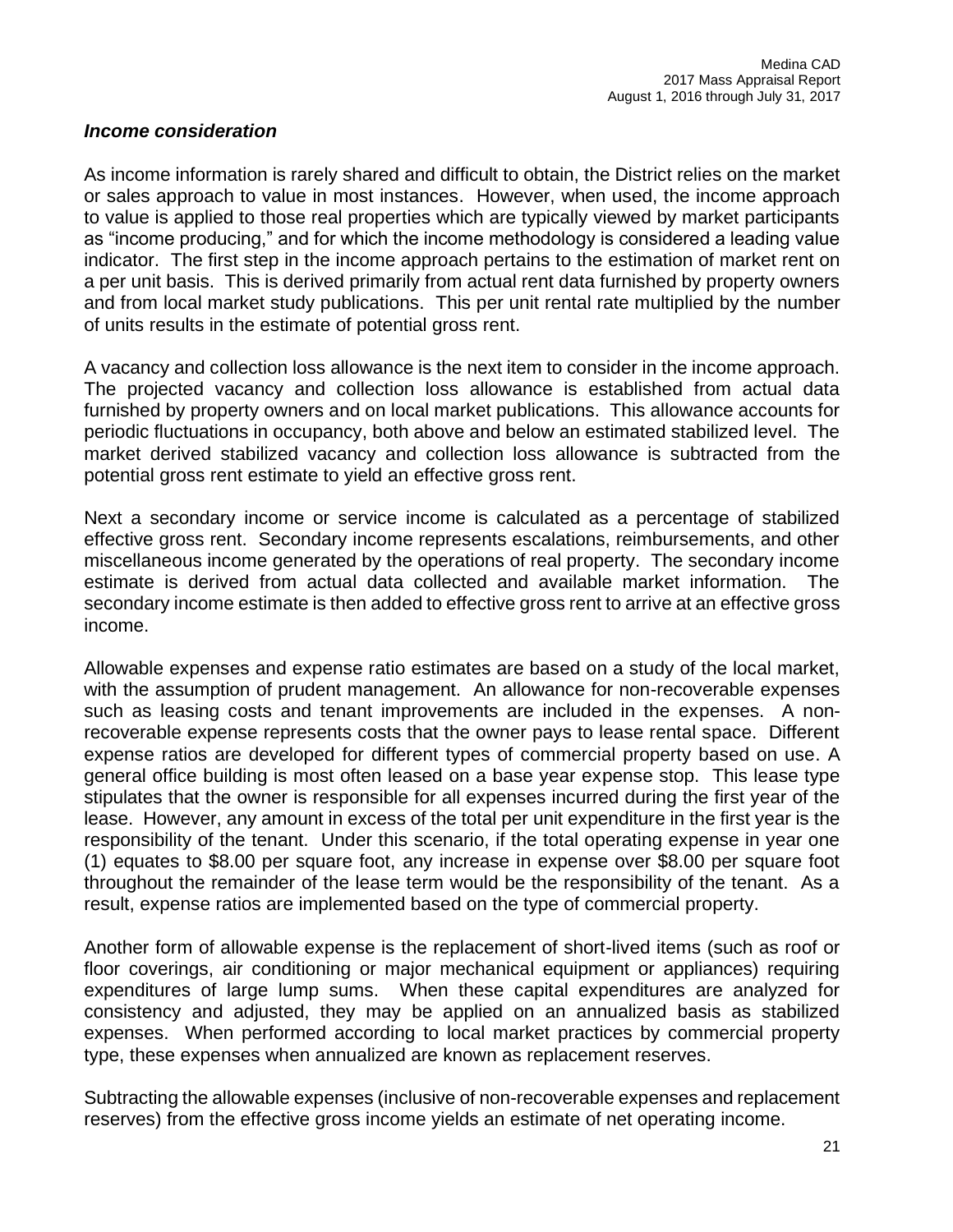Rates and multipliers are used to convert income into an estimate of market value. These include income multipliers, overall capitalization rates, and discount rates. Each of these is used in specific applications. Rates and multipliers also vary between property types, as well as by location, quality, condition, design, age, and other factors. Therefore, application of the various rates and multipliers must be based on a thorough analysis of the market.

Capitalization analysis is used in the income approach models. This methodology involves the capitalization of net operating income as an indication of market value for a specific property. Capitalization rates, both overall (going-in) cap rates for the direct capitalization method and terminal cap rates for discounted cash flow analyses, can be derived from the market. Sales of improved properties from which actual income and expense data are obtained provide a very good indication of what a specific market participant is requiring from an investment at a specific point in time. In addition, overall capitalization rates can be derived from the built-up method (band-of-investment). This method relates to satisfying the market return requirements of both the debt and equity positions of a real estate investment. This information is obtained from real estate and financial publications.

Rent loss concessions are made on specific properties with vacancy problems. A rent loss concession accounts for the impact of lost rental income while the building is moving toward stabilized occupancy. The rent loss is calculated by multiplying the rental rate by the percent difference of the property's stabilized occupancy and its actual occupancy. Build-out allowances (for first generation space or retrofit/second generation space as appropriate) and leasing expenses are added to the rent loss estimate. The total adjusted loss from these real property operations is discounted using an acceptable risk rate. The discounted value (inclusive of rent loss due to extraordinary vacancy, build-out allowances and leasing commissions) becomes the rent loss concession and is deducted from the value indication of the property at stabilized occupancy. A variation of this technique allows that for every year that the property's actual occupancy is less than stabilized occupancy a rent loss deduction may be estimated.

Income approach is seldom used due to the fact that sufficient reliable data is not available for applying this method to commercial property.

## *Sales Comparison (Market) Approach*

Although all three of the approaches to value are based on market data, the Sales Comparison Approach is most frequently referred to as the Market Approach. This approach is utilized not only for estimating land value but also in comparing sales of similarly improved properties to each parcel on the appraisal roll. As previously discussed in the Data Collection/Validation section of this report, pertinent data from actual sales of properties, both vacant and improved, is pursued throughout the year in order to obtain relevant information that can be used in all aspects of valuation. Sales of similarly improved properties can provide a basis for the depreciation schedules in the Cost Approach, rates and multipliers used in the Income Approach, and as a direct comparison in the Sales Comparison Approach. Improved sales are also used in ratio studies, which afford the appraiser an excellent means of judging the present level and uniformity of the appraised values.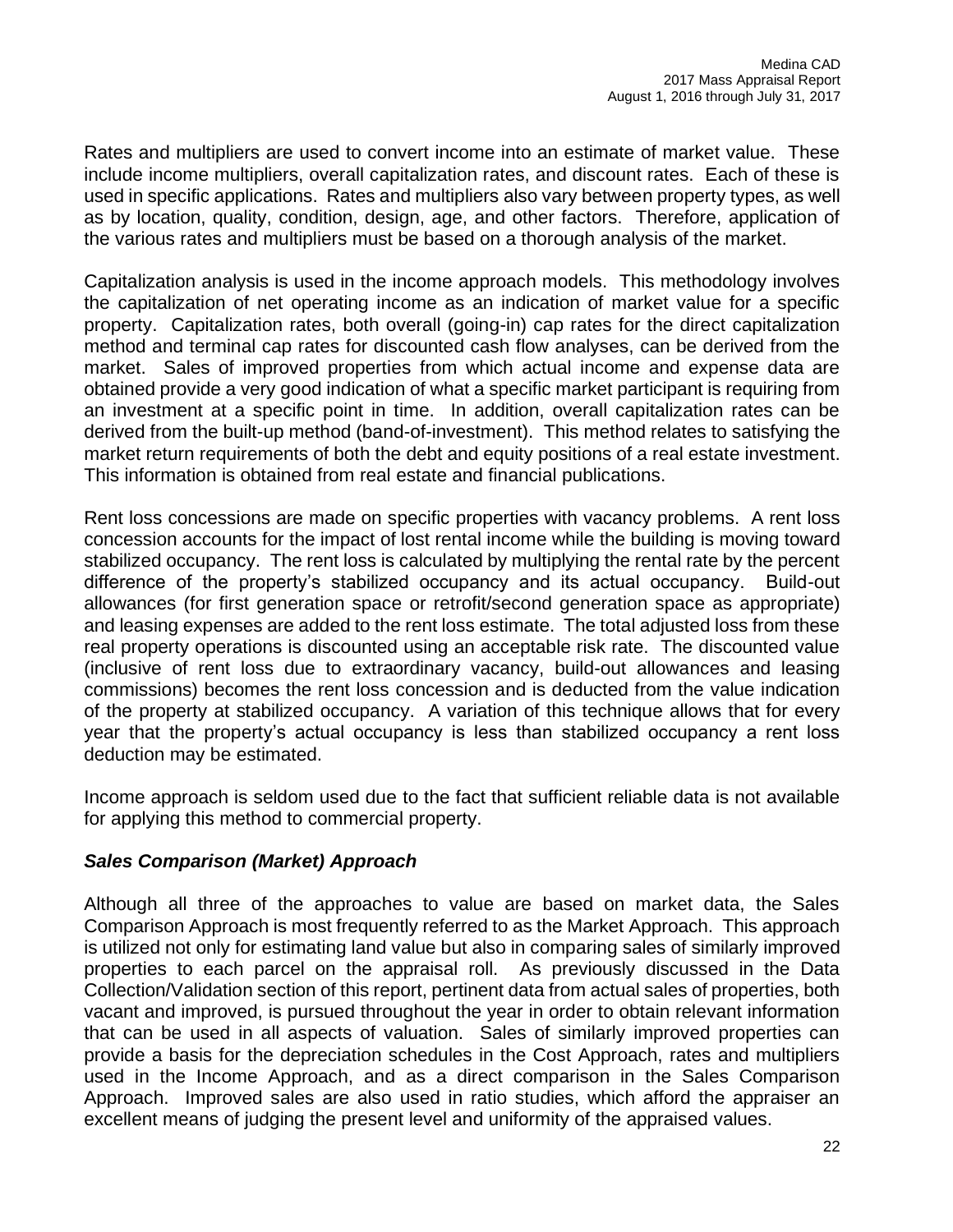## *Final Valuation Schedules*

Based on the market data analysis and review discussed previously in the cost, income and sales approaches, the cost and income models are calibrated and finalized. The calibration results are keyed into the schedules and models on the PACS system for utilization on all commercial properties in the district. The schedules and models are summarized in the Commercial Review Manual. This manual is provided to appraisers and is made available to the public.

## *Statistical and Capitalization Analysis*

Statistical analysis of final values is an essential component of quality control. This methodology represents a comparison of the final value against the standard and provides a concise measurement of the appraisal performance. Statistical comparisons of many different standards are used including sales of similar properties, the previous year's appraised value, audit trails, value change analysis and sales ratio analysis.

Appraisal statistics of central tendency and dispersion generated from sales ratios are available for each property type. These summary statistics including, but not limited to, the weighted mean, standard deviation and coefficient of variation, provide an analytical tool by which to determine both the level and uniformity of appraised value of a particular property type. The level of appraised values can be determined by the weighted mean for individual properties within a specific type, and a comparison of weighted means can reflect the general level of appraised value. Review of the standard deviation and the coefficient of variation can discern appraisal uniformity within a specific property type.

The Chief Appraiser and Deputy Chief Appraiser review every commercial property type annually through the sales ratio analysis process. The first phase involves ratio studies that compare the recent sales prices of properties to the appraised values of the sold properties. This set of ratio studies affords the appraiser an excellent means of judging the present level of appraised value and uniformity of the appraised values. The appraiser makes a preliminary decision, based on the sales ratio statistics and designated parameters for valuation update, as to whether the value level of a particular property type needs to be updated in an upcoming reappraisal, or whether the level of market value is at an acceptable level.

Potential gross rent estimates, occupancy levels, secondary income, allowable expenses (inclusive of non-recoverable and replacement reserves), net operating income and capitalization rate and multipliers are continuously reviewed utilizing frequency distribution methods or other statistical procedures or measures. Income model conclusions are compared to actual information obtained on individual commercial properties during the hearings process as well as information from published sources and area vendors.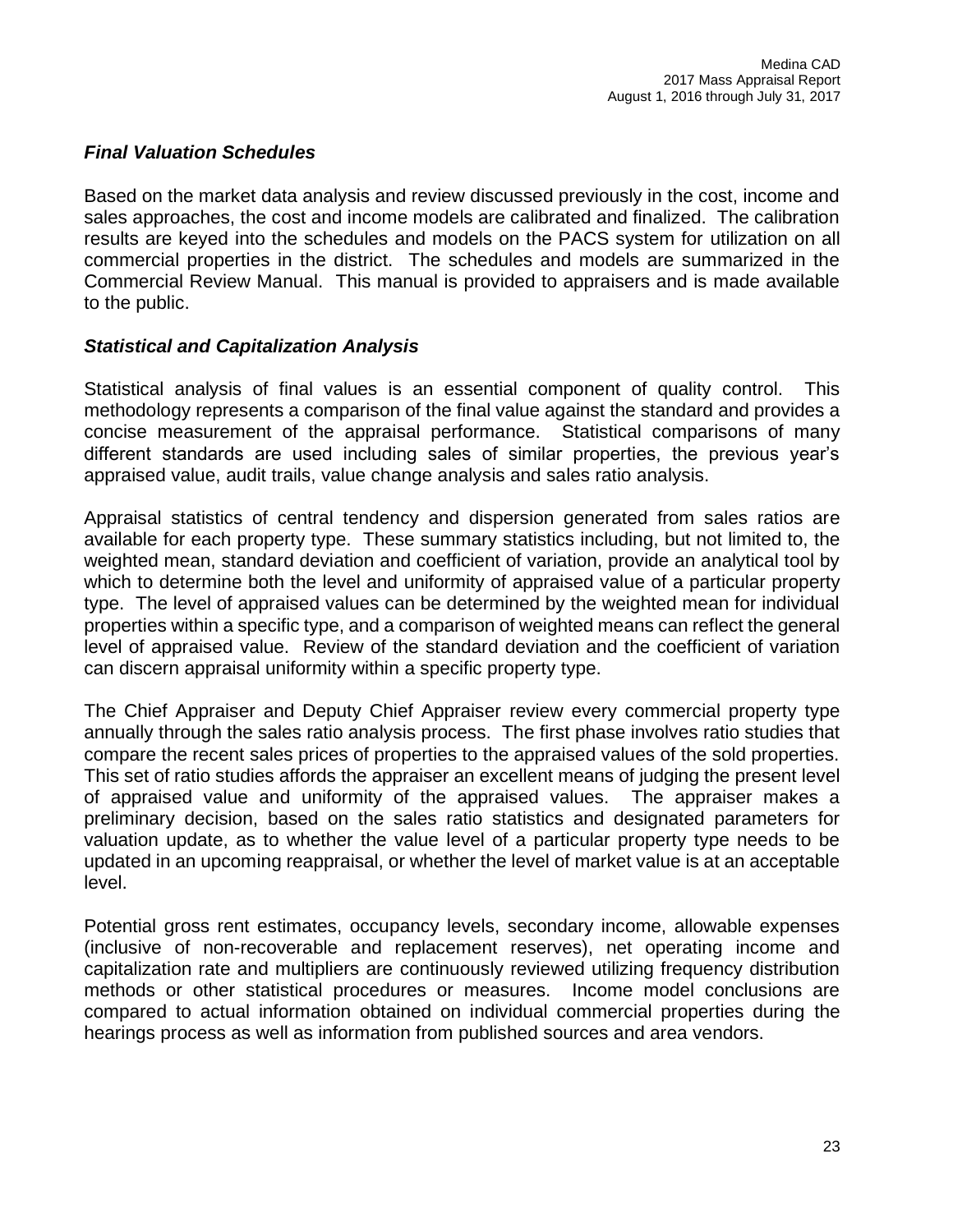## **INDIVIDUAL VALUE REVIEW PROCEDURES**

## *Field Review*

The date of last inspection, extent of that inspection, and the Medina CAD appraiser responsible are listed in the CAMA system. If a property owner disputes the District's records concerning this data in a protest hearing, CAMA may be altered based on the credibility of the evidence provided. Typically, a new field check is then requested to verify this evidence for the current year's valuation or for the next year's valuation. In addition, if a building permit is filed for a particular property indicating a change in characteristics, that property is added to a work file. Finally, even though every property cannot be inspected each year, each appraiser typically is designated certain segments of their area of responsibility to conduct field checks.

Appraisers are somewhat limited in the time available to field review all commercial properties of a specific use type. However, a major effort is made by appraisers to field review as many properties as possible or economic areas experiencing large numbers of remodels, renovations, or retrofits, changes in occupancy levels or rental rates, new leasing activity, new construction, or wide variations in sale prices. Additionally, the appraisers frequently field review subjective data items such as building class, quality of construction (known as cost modifiers), condition, and physical, functional and economic obsolescence factors contributing significantly to the market value of the property. In some cases, field reviews are warranted when sharp changes in occupancy or rental rate levels occur between building classes or between economic areas. With preliminary estimates of value in these targeted areas, the Chief Appraiser and Deputy Chief Appraiser test computer assisted values against their own appraisal judgment.

## *Office Review*

Office reviews are completed on properties not subject to field inspections. Office reviews are typically limited by the data presented in final value reports. These reports summarize the pertinent data of each property as well as comparing the previous values (two-year value history) to the proposed value conclusions of the various approaches to value. These reports show proposed percentage value changes, income model attributes or overrides, economic factor (cost overrides) and special factors affecting the property valuation such as new construction status, prior year litigation and a three years sales history (USPAP property history requirement for non-residential property). The Chief Appraiser may review methodology for appropriateness to ascertain that it was completed in accordance with USPAP or more stringent statutory and district policies. This review is performed after preliminary ratio statistics have been applied. If the ratio statistics are generally acceptable overall the review process is focused primarily on locating skewed results on an individual basis. Previous values resulting from protest hearings are individually reviewed to determine if the value remains appropriate for the current year based on market conditions. Each appraiser's review is limited to properties in their area of responsibility by property type (improved) or geographic area (commercial vacant land).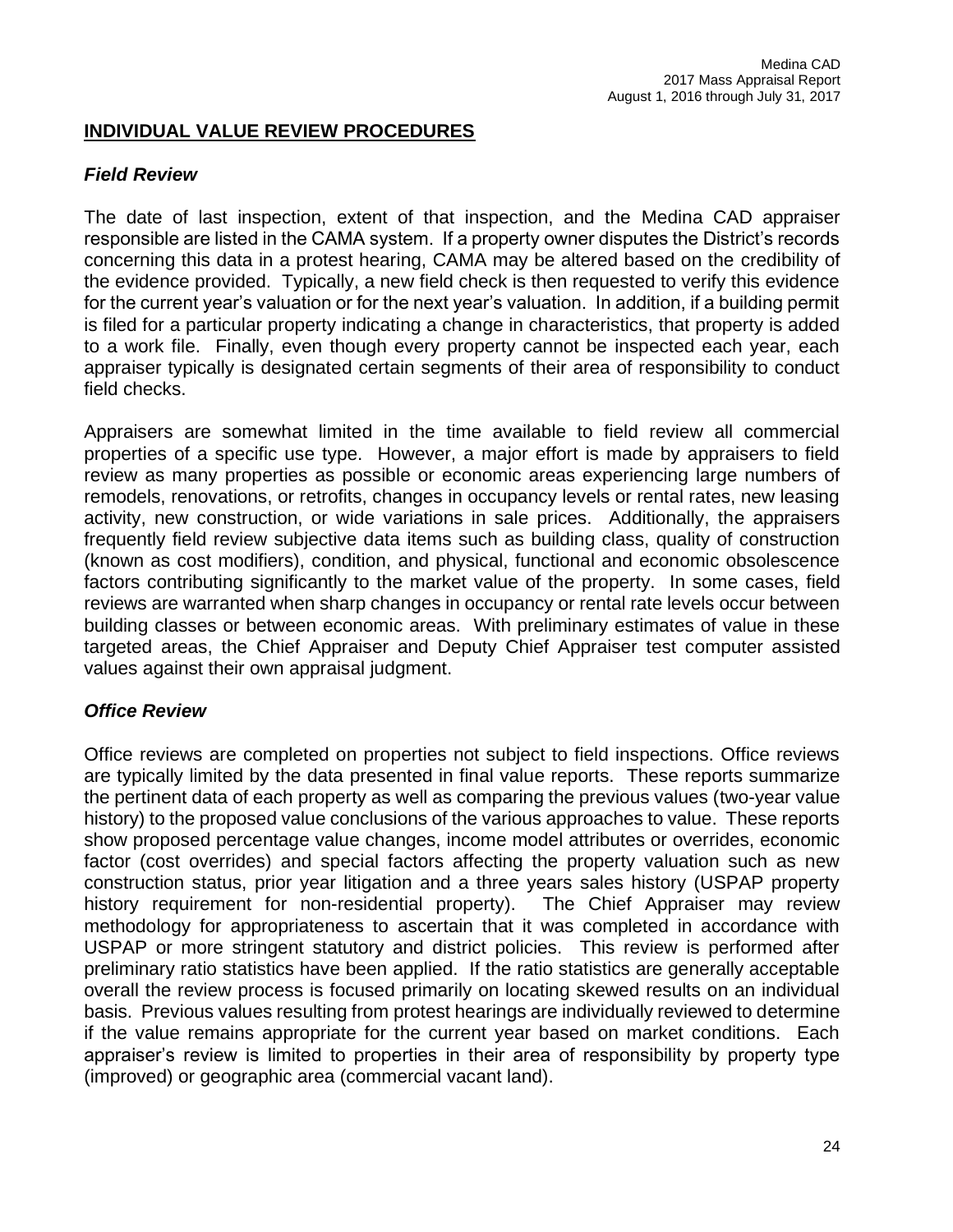Once the Chief Appraiser is satisfied with the level and uniformity of value for each commercial property, the estimates of value are prepared for noticing.

## **PERFORMANCE TESTS**

The primary tool used to measure mass appraisal performance is the ratio study. A ratio study compares appraised values to market values. In a ratio study, market values (value in exchange) are typically represented by sales prices (i.e., sales ratio study). Independent, expert appraisals may also be used to represent market values in a ratio study (i.e., appraisal ratio study). If there are not enough sales to provide necessary representativeness, independent appraisals can be used as indicators for market value. This can be particularly useful for commercial, warehouse or industrial real property for which sales are limited. In addition, appraisal ratios studies can be used for properties statutorily not appraised at market value, but reflect the use-value requirement. An example of this are multi-family housing projects subject to subsidized rent provisions or other governmental guarantees as provided by legislative statutes (affordable housing) or agricultural lands to be appraised on the basis of productivity or use value.

The District has adopted the policies of the IAAO STANDARD ON RATIO STUDIES, circa July, 1999, regarding its ratio study standards and practices. Ratio studies generally have six basic steps: (1) determination of the purpose and objectives, (2) data collection and preparation, (3) comparing appraisal and market data, (4) stratification, (5) statistical analysis, and (6) evaluation and application of the results.

## *Sales Ratio Studies*

Sales ratio studies are an integral part of establishing equitable and accurate market value estimates, and ultimately assessments for this taxing jurisdiction. The primary uses of sale ratio studies include the determination of a need for general reappraisal; prioritization of selected groups of property types for reappraisal, identification of potential problems with appraisal procedures, assistance in market analyses, and calibration of models used to derive appraised values during valuation or reappraisal cycles; however, these studies cannot be used to judge the accuracy of an individual property appraised value. The Medina County Appraisal Review Board may make individual value adjustments based on unequal appraisal (ratio) protest evidence submitted on a case-by-case basis during the hearing process.

Chief Appraiser and Deputy Chief Appraiser utilize desktop applications such as Microsoft Excel, to evaluate subsets of data by economic area or a specific and unique data item. On the desktop, these may be customized and performed by building class and age basis. In many cases, field checks may be conducted to insure the ratios produced are accurate and the appraised values utilized are based on accurate property data characteristics. These ratio studies aid the appraisers by providing an indication of market activity by economic area or changing market conditions (appreciation or depreciation).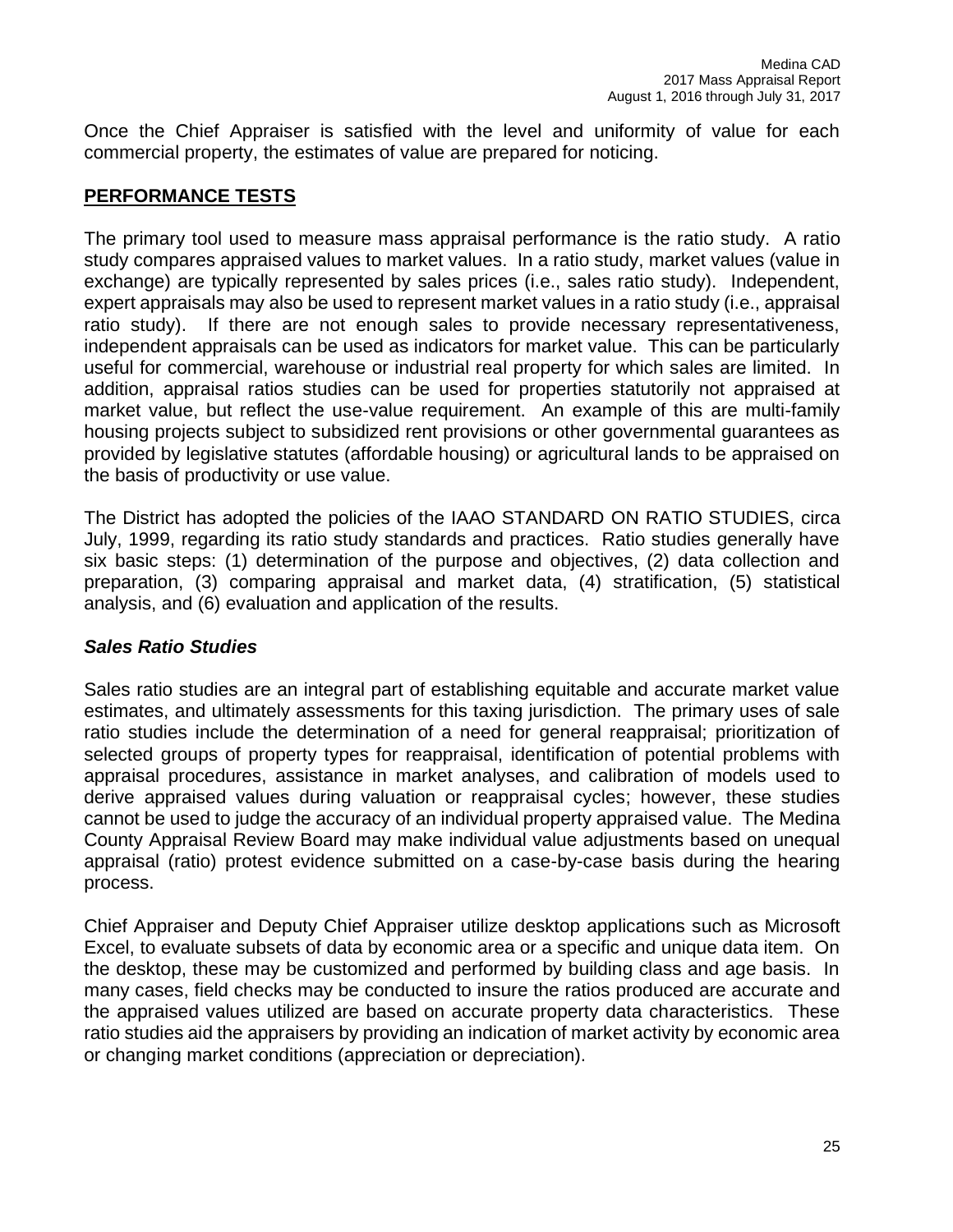## **BUSINESS PERSONAL PROPERTY VALUATION**

## **INTRODUCTION**

## *Appraisal Responsibility*

There are four different personal property types appraised by the district's personal property section: Business Personal Property accounts; Leased Assets; Vehicles; and Multi-Location Assets. There are approximately 1,561 business personal property accounts in Medina County.

## *Appraisal Resources*

## Personnel

The personal property staff consists of one Business Personal Property Appraiser, with support from all the field appraisers, the support staff, and the Chief Appraiser and Deputy Chief Appraiser.

## Data

A common set of data characteristics for each personal property account in Medina County is collected in the field and data entered to the District's computer. The property characteristic data drives the computer-assisted personal property appraisal system. The data is collected by the Business Personal Property appraiser.

## **VALUATION APPROACH**

## *SIC Code Analysis*

Eight-digit numeric codes, called Standard Industrial Classification (SIC) codes, developed by the federal government, are used by the District, as a method for classifying personal property by business type.

## *Highest and Best Use Analysis*

The highest and best use of property is the reasonable and probable use that supports the highest present value as of the date of the appraisal. The highest and best use must be physically possible, legal, financially feasible, and productive to its maximum. The highest and best use of personal property is normally its current use.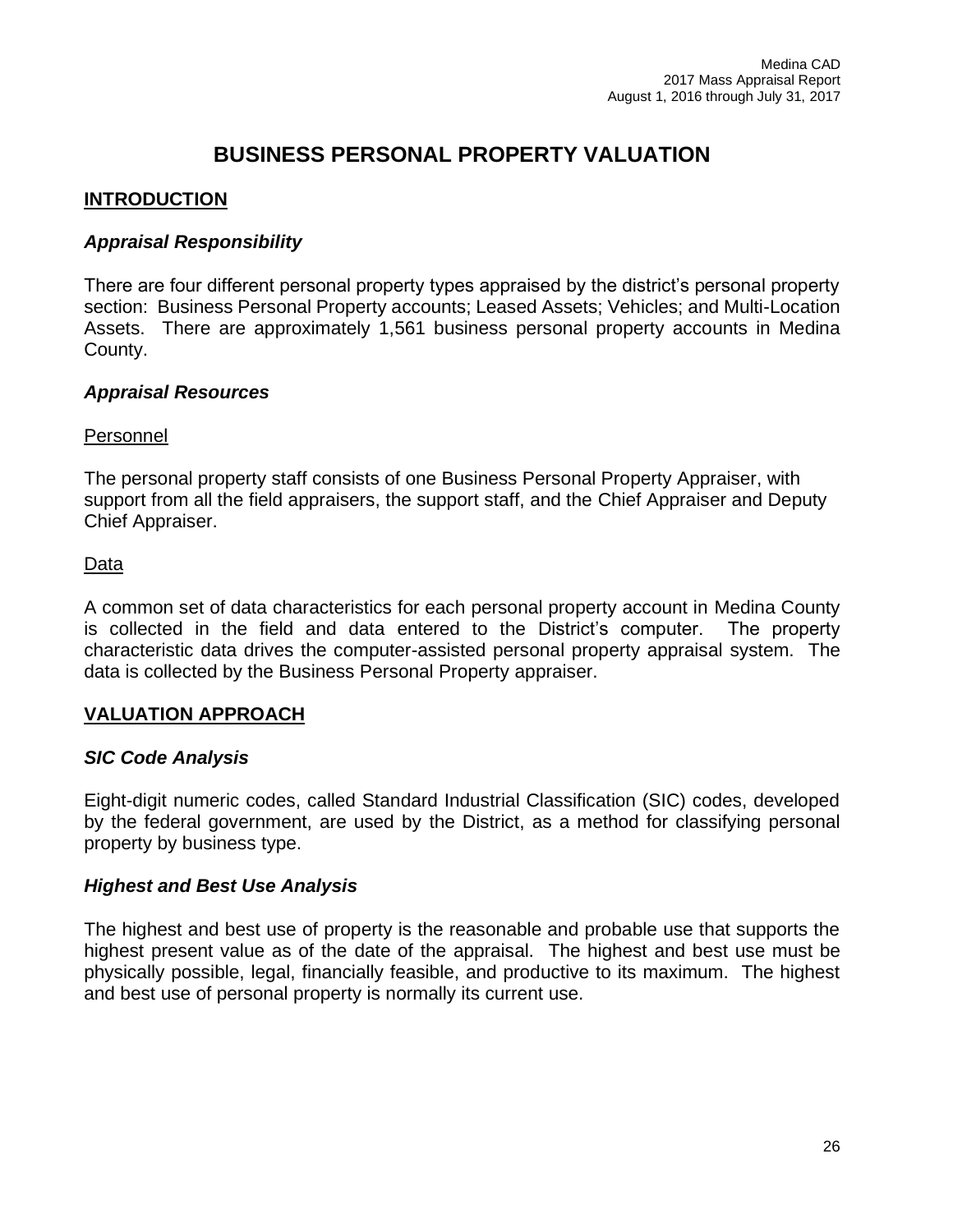## **DATA COLLECTION/VALIDATION**

## *Data Collection Procedures*

Personal property data collection procedures are published and distributed to the Business Personal Property Appraiser. The appraisal procedures are reviewed and revised periodically to meet the changing requirements of field data collection.

## *SOURCES OF DATA*

#### Business Personal Property

The District's property characteristic data was originally received from Medina County and various school district records in 1980, and where absent, collected through a massive field data collection effort coordinated by the district over a period of time. When revaluation activities permit, the Business Personal Property appraiser collects new data via an annual field drive-out. This project results in the discovery of new businesses not revealed through other sources. Various discovery publications such as the assumed names, newspaper ads, internet, yellow pages of the telephone directory and state sales tax listings are also used to discover personal property. The Tax Assessor, city and local newspapers, and the public often provide the District with information regarding new personal property and other useful facts related to property valuation.

#### Vehicles

An outside vendor provides the District with a listing of vehicles within Medina County. The vendor develops this listing from the Texas Department of Transportation (DOT) Title and Registration Division records. Other sources of data include property owner renditions and field inspections.

#### Leased and Multi-Location Assets

The primary sources of leased and multi-location assets are property owner renditions. Other sources of data include field inspections.

## **VALUATION AND STATISTICAL ANALYSIS**

## *Cost Schedules*

As Medina County has very few chain store businesses, most being considered the "Mom & Pop" type, the District does not use cost schedules in valuing personal property. Costs are developed using local market research and by working personal property renditions.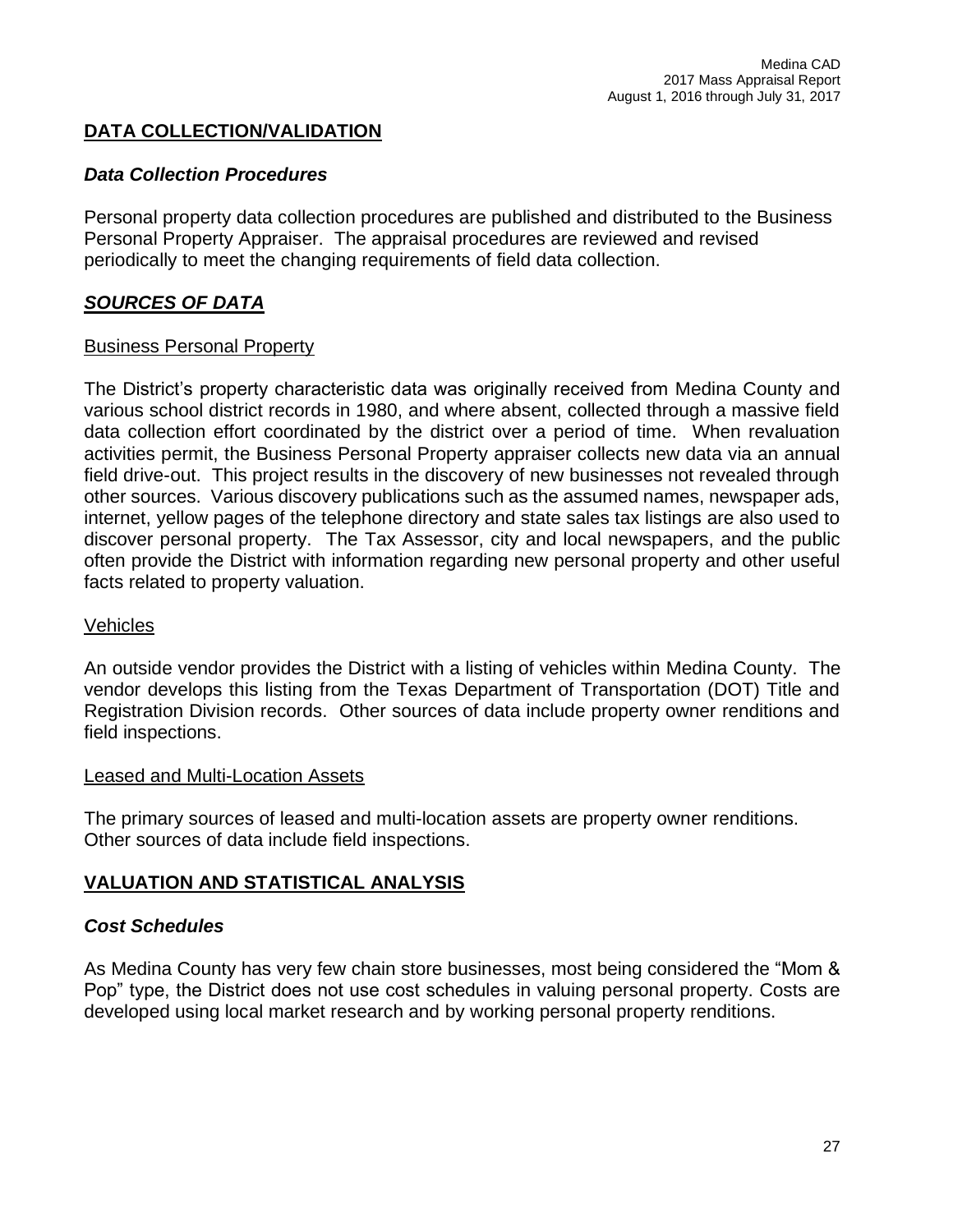## *Statistical Analysis*

Summary statistics including, but not limited to, the median, weighted mean, and standard deviation, provide the appraisers an analytical tool by which to determine both the level and uniformity of appraised value by SIC code. Review of the standard deviation can discern appraisal uniformity within SIC codes. (upon the availability of information)

## *Depreciation Schedule and Trending Factors*

## Business Personal Property

The District's primary approach to the valuation of business personal property is the review of renditions and, where renditions appear to be inconsistent with observation upon physical inspection, market research is performed to arrive at a value. Depreciation is applied according to a depreciation schedule developed by the District.

#### Vehicles

The Business Personal Property Appraiser uses various tools available, such as Just Texas, NADA, internet auction sites and depreciation schedules to verify and or arrive at value estimates for vehicles.

#### Leased and Multi-Location Assets

Leased and multi-location assets are valued using the published pricing guides. If the asset to be valued in this category is a vehicle, the NADA published book values are used. The Business Personal Property Appraiser, using published guides, values assets that are not valued by the vendor.

## **INDIVIDUAL VALUE REVIEW PROCEDURES**

## *Office Review*

## Business Personal Property

Property owner renditions, accounts with field or other data changes, accounts with prior hearings, new accounts, and local market data are all considered.

#### Vehicles

A vehicle master file is received on CD from Just Texas. The vehicles are matched by owner name to the district's current accounts any new accounts are created as needed. Vehicles values are then reviewed and adjusted by the appraiser using established procedures.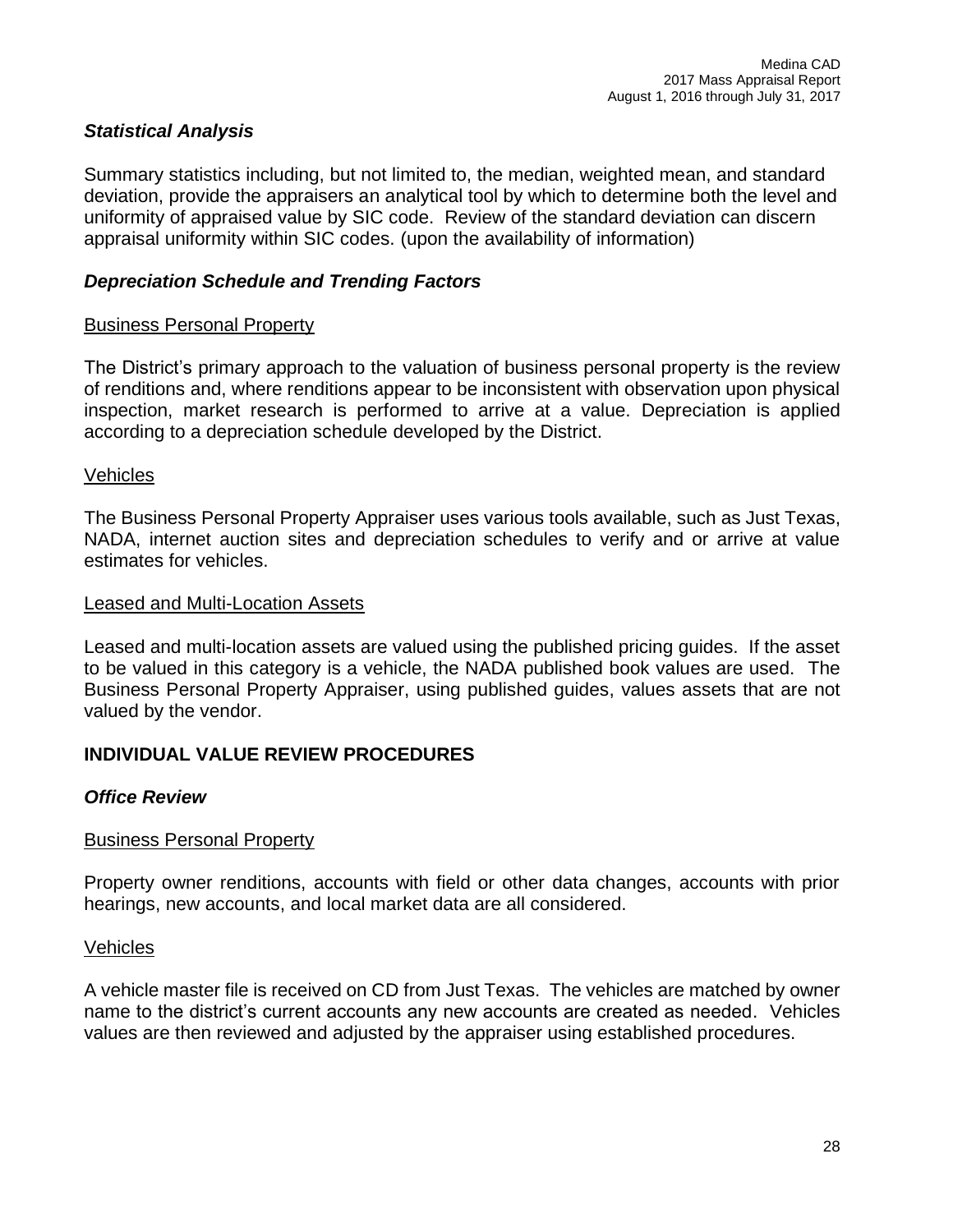#### Leased and Multi-Location Assets

Leasing and multi-location accounts, rendered by hard copy, are either data entered by the appraisers or CAD appraisal support staff.

After matching and data entry, reports are generated and reviewed by the Business Personal Property Appraiser. Once proofed, the report is then mailed to the property owner for review via Notices of Value in May of each year.

## **PERFORMANCE TESTS**

## *Ratio Studies*

Business Personal Property is not subject to the Property Tax Assistance Division's annual PVS review; therefore, local testing is not done at this time.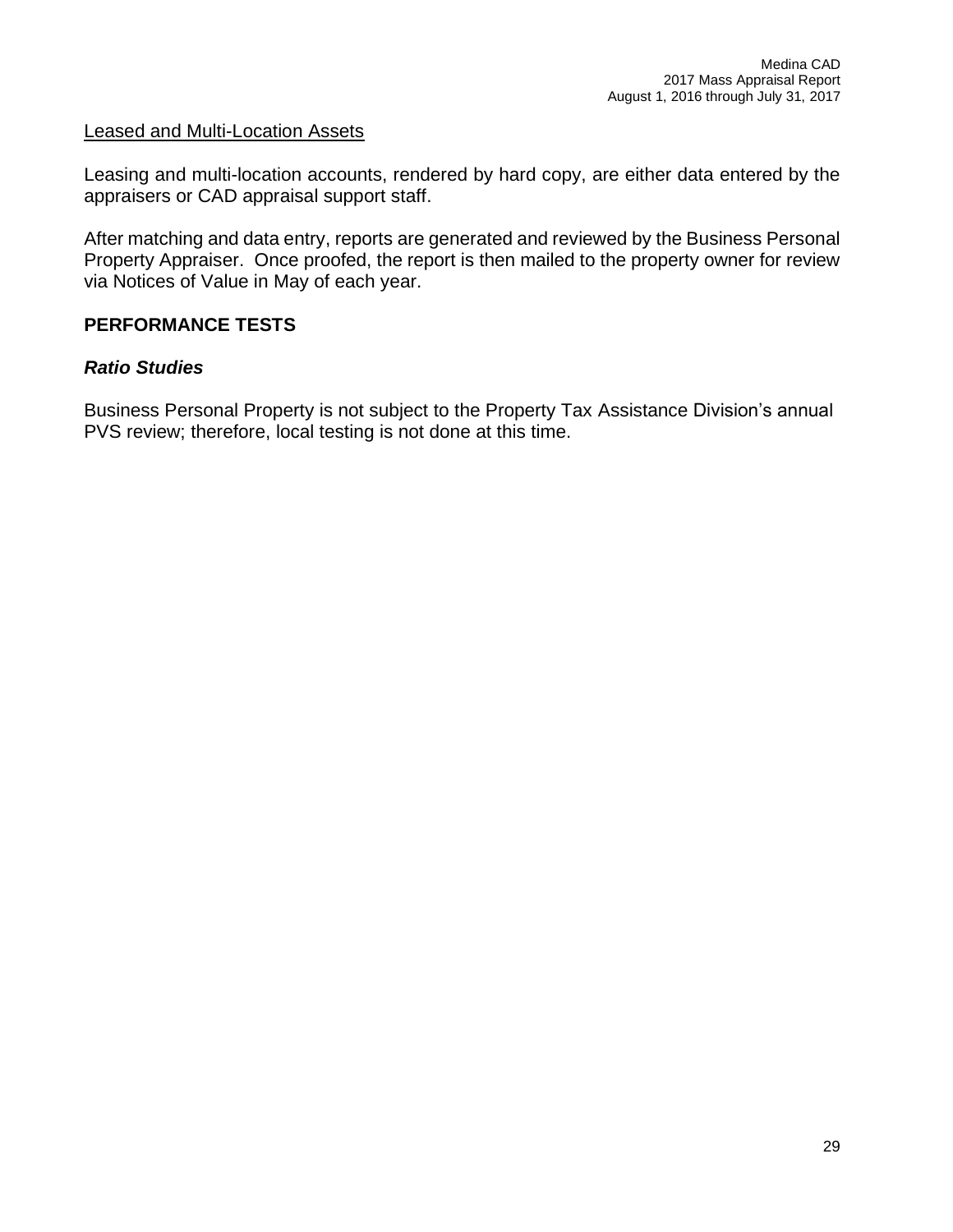## **INDUSTRIAL UTILITY AND MINERAL VALUATION**

## *Appraisal Responsibility*

Medina County Appraisal District maintains a contract with Pritchard & Abbot, Inc. for the primary responsibility of developing fair, uniform market values for improved industrial properties and industrial vacant land. The contracted firm is also responsible for the valuation of all tangible general industrial personal property in Medina County.

#### *Appraisal Resources*

- **Personnel** Staff of Pritchard & Abbott, Inc.
- **Data** Details of their appraisal are available upon request.

## *Additional Appraisal Resource*

• Eagle Appraisal & Consulting – Appraisal Consulting Services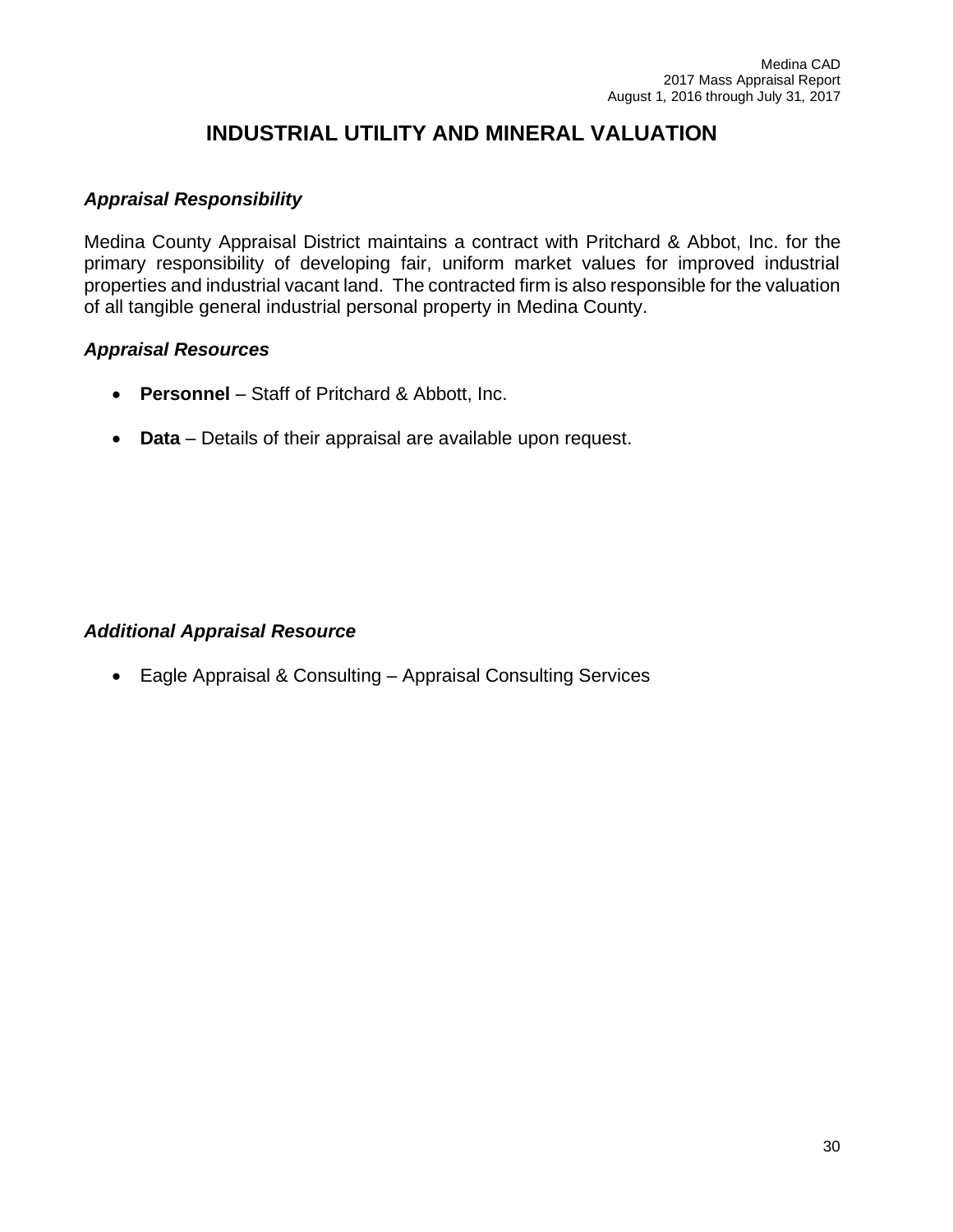## LIMITING CONDITIONS

The appraised value estimates provided by the District are subject to the following conditions:

- 1. The appraisals were prepared exclusively for ad valorem tax purposes.
- 2. The property characteristics data upon which the appraisals are based is assumed to be correct. Exterior inspections of the property appraised were performed as staff resources and time allowed.
- 3. Validation of sales transactions was attempted through questionnaires to buyer and seller, telephone survey and field review. In the absence of such confirmation, residential sales data obtained from vendors was considered reliable.
- 4. I have attached a list of staff providing significant mass appraisal assistance to the person signing this certification.

## *Certification Statement*

"I, Johnette L. Dixon, RPA, RTA., CTA, CCA, Chief Appraiser for the Medina County Appraisal District, solemnly swear that I have made or caused to be made a diligent inquiry to ascertain all property in the District subject to appraisal by me, and that I have included in the records all property that I am aware of at an appraised value which, to the best of my knowledge and belief, was determined as required by law."

Chief Appraiser Medina County Appraisal District

 $\mathcal{L}_\text{max}$  and  $\mathcal{L}_\text{max}$  and  $\mathcal{L}_\text{max}$  and  $\mathcal{L}_\text{max}$